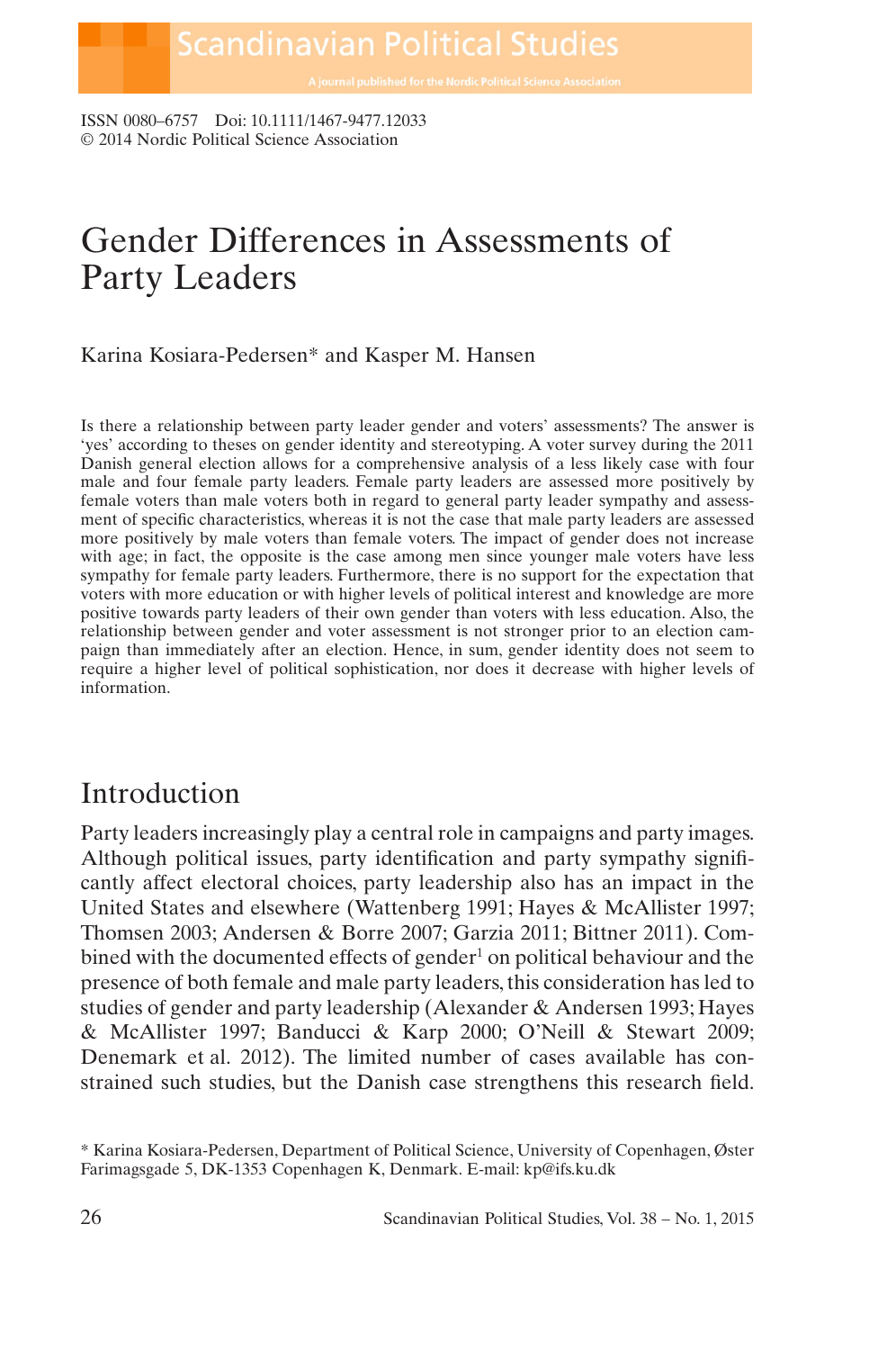Not only do women make up half of the party leaders in Denmark, facilitating gender-focused analysis, but it is also an interesting and relevant case that provides new insights into the relationship between assessments of gender and party leaders before and after election campaigns.

Research is frequently conducted in the American context, which is a candidate-centred two-party system. However, European multiparty parliamentarian systems display a different degree of party choice and partycenteredness.Voters can choose from more parties,and some of these parties are ideologically close to each other, enabling factors other than political preferences to affect voter choice. Although parliamentarian systems have also become more candidate-centred (Karvonen 2010) and presidential due to the dynamics of media systems, European integration and party organisational challenges (Poguntke & Webb 2005), they are still more party-centred than the United States. Furthermore, in Scandinavian political systems, women are well integrated compared to those in other regions, and a high level of gender equality exists (Bergqvist et al. 1999; Bengtsson et al. 2013). Therefore, this study aims to explore whether voters' assessments of party leaders vary based on gender in the Danish case and to test existing theories that are frequently applied in research on gender and electoral studies on this party-centred, less likely case. This study explores electoral consequences in a different way from previous studies of gender and political office as it explicitly analyses whether information about party policies, candidates and party leaders provided during electoral campaigns changes the impact of gender, decreasing gender differences in assessments of party leaders.

The theoretical basis and hypotheses explored here are presented below and followed by a presentation of the voter survey and Danish case studied. The analysis is divided into three sections: gender differences in voters' sympathy toward party leaders; gender differences in the impact of age, education, political interest and knowledge on party leader sympathy; and gender differences in voters' assessments of specific party leader characteristics. The results are discussed in the final section.

# Gender and Party Leadership

Previous studies have indicated gender differences in the political behaviour of the electorate. Gender differences in party choice and voting are found both in presidential-style systems such as the United States and in parliamentarian systems allowing the electorate to vote for a specific candidate (Zipp & Plutzer 1985; Huddy & Terkildsen 1993a; Plutzer & Zipp 1996; Sanbonmatsu 2002; Holli & Wass 2010; Giger et al. 2014). Gender gaps in voting patterns might result from differences in ideological positions and policy opinions (see, e.g., Togeby 1994; Studlar et al. 1998; Inglehart &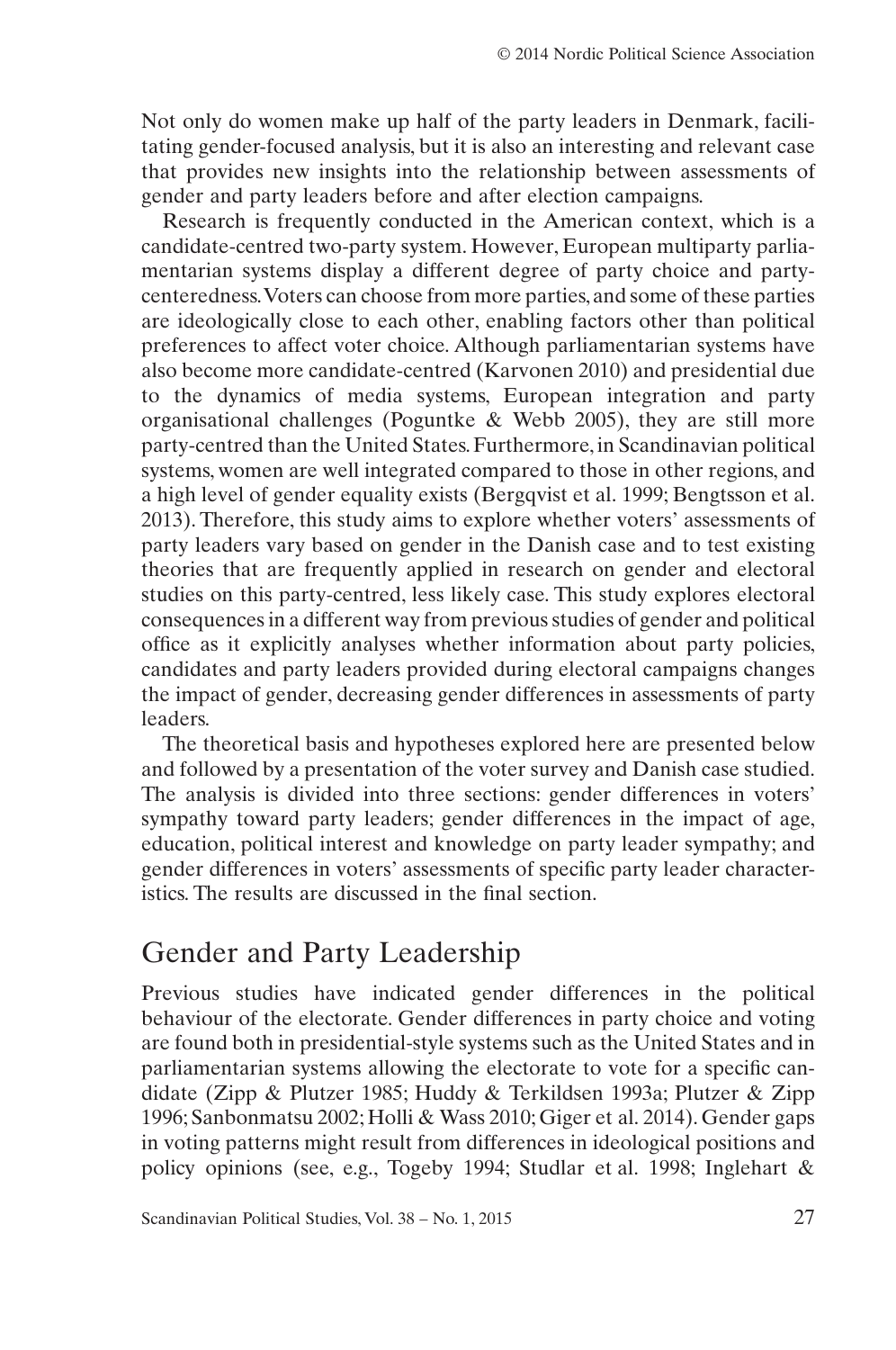Norris 2000), perception of sex roles (Hershey 1977, 1980), as well as gender identity and gender stereotyping focused upon here.

'Identity politics' is defined as 'political allegiances formed on the basis of some demographic similarity' (Plutzer & Zipp 1996, 31; cf. Pomper 1975; Zipp & Plutzer 1985). Social identity theory argues that social identity may affect the opinions and attitudes of an individual. If women consider belonging to the social group 'women' important, they may choose to vote for a woman without necessarily considering political opinions and personal characteristics (Zipp & Plutzer 1985). Because women may believe that a female representative is more likely to address their interests,this relates descriptive and substantive representation (cf.Pitkin 1967;Rosenthal 1995).This implies that women are choosing rationally to vote for a woman candidate. On this basis, voters are more positive in their evaluation of same-gender candidates, meaning that female voters often prefer female candidates and male voters often prefer male candidates.The conditions under which social identity may have an impact are, most importantly, that both one's own 'in' group and an 'out' group are present. Gender identity may not affect votes if candidates represent only one gender. Hence, the understanding of gender identity applied here is that the gender of the voter has an impact on their political behaviour and hence also on how they assess party leaders.

An additional reason for gaps in voters' political behaviour is gender stereotyping, whereby voters attribute certain gender-dependent characteristics to political officeholders. Gender differences are found among both voters and officeholders. In other words, gender differences among voters affect the traits that they assign to candidates, candidates are met with gender-stereotypical expectations, and candidate gender is used to shape assessments of candidates' characteristics and competence (Huddy  $\&$ Terkildsen 1993a, 1993b; Alexander & Andersen 1993; Kahn 1994; Matland 1994; Johns & Shephard 2007).

The mechanisms of stereotyping and gender identity are expected to apply both to choice of candidates and parties and to assessments of party leaders. Previous research on voters' assessments of party leadership supports this conclusion by revealing that women tend to rate female party leaders higher than men do (O'Neill 1998; Banducci & Karp 2000; Erickson 2003; Denemark et al. 2012; Bittner undated).

Assessments of party leaders may be both general and specific. Voters' general assessments of party leaders may be determined based on their sympathy toward party leaders. This sympathy may encompass aspects that vary among voters, and it is expected to be closely related to voters' partisanship because party leaders personify their parties and represent the party in the media. Voters' assessments of specific characteristics are expected to be less closely related to partisanship. These specific assessments are expected to yield a more nuanced picture of voters' assessments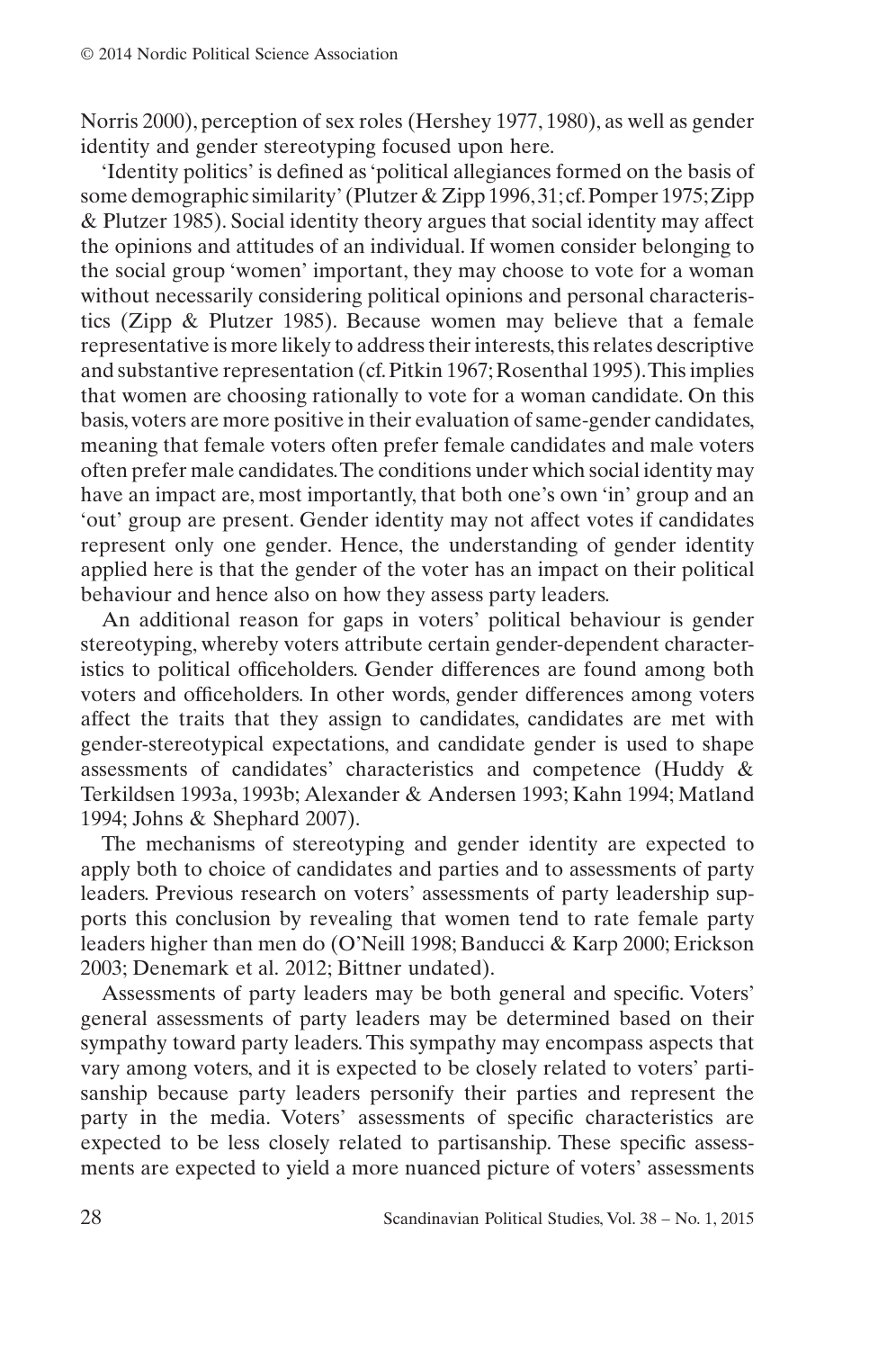of party leaders. Therefore, voters' assessments of specific party leader characteristics are also relevant to this study. Studies of gender stereotyping have included various parameters when considering specific characteristics – a variation that has affected the results (Schneider  $\&$  Bos 2013). Including context-dependent gender-stereotypical female, male and neutral characteristics in such an analysis is therefore necessary.

The stereotypically female traits that the electorate attributes to female candidates differ from the traits that the voters consider appropriate for officeholders and candidates, and this has been regarded as a disadvantage for female candidates. The traits deemed necessary to hold office are more similar to stereotypically male ones. This reality provides female candidates with a paradox whereby emphasising their female traits may decrease their chances of being elected, but emphasising male traits may backfire when their contradiction of stereotypical expectations leads voters to find them untrustworthy (Okimoto & Brescoll 2010; Huddy & Terkildsen 1993b). Previous studies have demonstrated that male and female voters emphasise different characteristics when judging candidates. Female voters emphasise compassion, caring and sensibility, whereas male voters emphasise assertion, vigor and strong leadership (Hayes & McAllister 1997; Denemark et al. 2012).

Based on the gender identity thesis and gender stereotyping, the first hypothesis to be tested here is that *male party leaders are assessed more positively by male voters than female voters, and female party leaders are assessed more positively by female voters than male voters* (*H1*).

Gender identity is not expected to matter equally to all voters. First, differences in life experiences and childhood socialisation suggest that differences exist between age groups. In particular, Rosenthal (1995, 602) demonstrates that the gender gap is more predominant among the 'baby boomers', who matured when feminism was strong and whose experiences in the workplace and family life have made them more focused on female representation. These baby boomers, some of whom were on the front lines of the Danish 'Red Stocking' movement, have matured, but they are expected to have retained their feminist attitudes. Their younger sisters in their forties have also to various degrees gained life experience from workplaces, chore distribution within families and possibly single motherhood, according to Rosenthal (1995), and they are therefore expected to have been awakened to feminism. The youngest generation to a larger extent lacks these life experiences and generally appears less interested in feminism and gender identity. Similarly, male socialisation is also expected to have had an impact on party leader assessments since older men have been politically socialised at a time when politics was male dominated.Therefore, the hypothesis is that *the older the voter, the more positive the voter is towards party leaders of their own gender* (*H2*).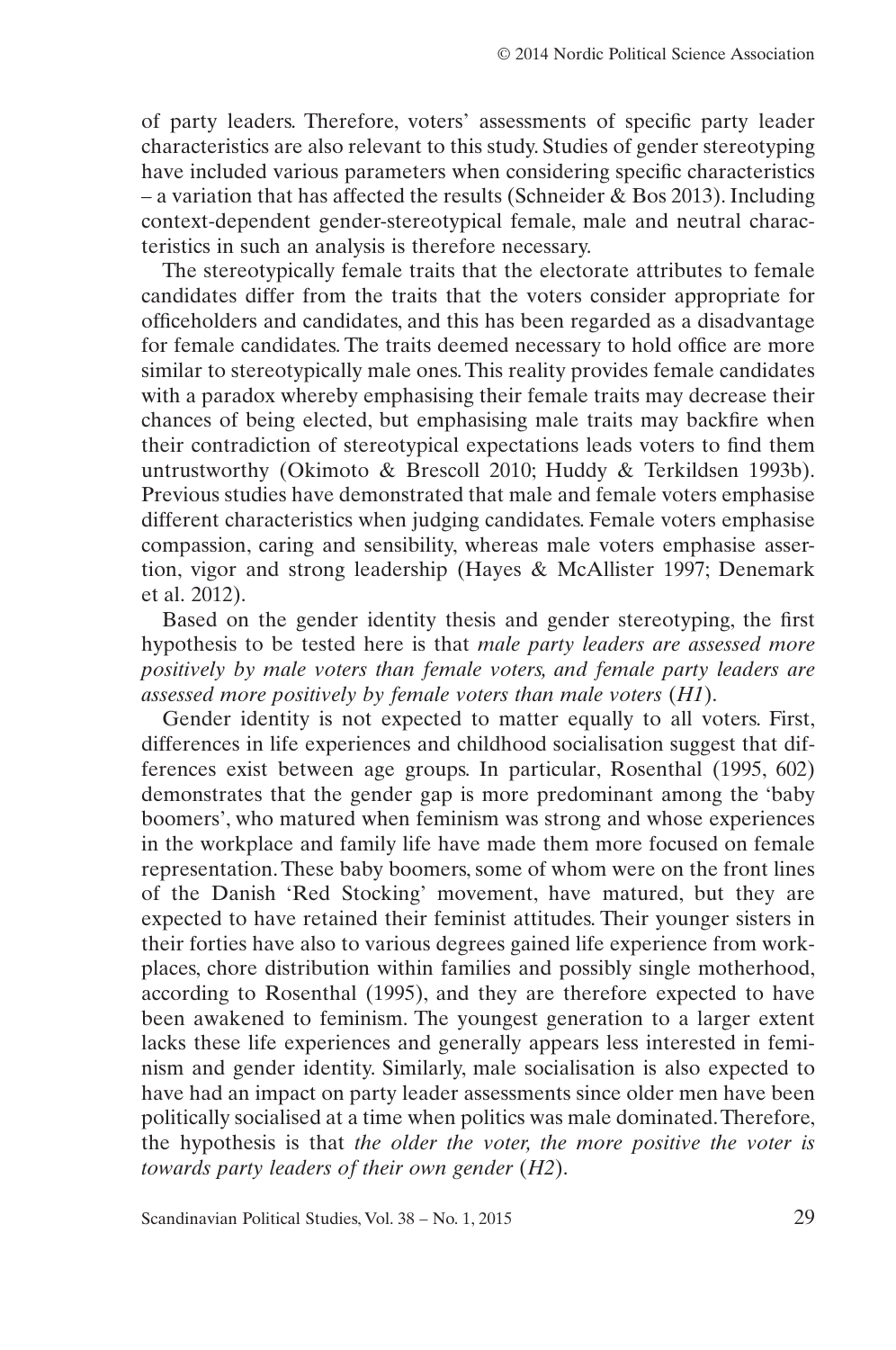Second, education is also expected to be related to the extent to which gender identity matters to voters when they assess party leaders. Carroll (1988) argues in her autonomy thesis that women's political autonomy is the result of psychological autonomy enabling them to develop independent political preferences and economic independence (see also Rosenthal 1995). One way in which women gain both psychological and economic independence is through education. Women who have been educated for longer are expected to have a higher degree of political autonomy. This leaves more room for the impact of gender identity. Furthermore, it requires some level of 'political sophistication' to mobilise gender identity (Wauters et al. 2013). Hence, the hypothesis is that *the more education a voter has, the more positively the voter perceives party leaders of his or her own gender* (*H3*).

Third, political interest and knowledge are also expected to affect party leader sympathy. On the one hand, based on the gender identity thesis and gender stereotyping, or a combination of both, candidate gender provides a shortcut to assessments of candidates. Sociodemographic characteristics provide cues or heuristic shortcuts for voters who lack sufficient information on policies and candidate characteristics to make a choice based on their political preferences (Alexander & Andersen 1993; Cutler 2002). Hence, it could be argued that voters with a higher level of political interest and knowledge are less likely to use the gender shortcut than voters with a lower level of political interest and knowledge. On the other hand, due to the relationship between education, political interest and knowledge, such a hypothesis would contradict the one above. Furthermore, and more importantly, based on similar arguments as regards the relationship between education and party leader sympathy, gender identity could also be argued to have a larger impact the more political interest and knowledge the voter has. It requires some level of 'political sophistication' to mobilise gender identity (Wauters et al. 2013). Thus, the hypothesis is that *the more political interest and knowledge a voter has, the more positively the voter perceives party leaders of his or her own gender* (*H4*).

At the macro level, the use of shortcuts such as gender identity and gender stereotyping, also labeled 'less sophisticated voting', is more likely in contexts with less political information (Dolan 1998; Johns & Shephard 2007). Spatial comparisons across systems with various levels of political information (e.g., due to media systems) are expected to demonstrate that gender matters more in systems with low levels of information. Similarly, within systems, gender is expected to be more important at those levels of government where voters have less knowledge and access to information, such as at the local level (cf. Alexander & Andersen 1993). In addition, within-system cross-temporal comparisons yield differences in the effect of gender if the level of political information varies, as it does in periods prior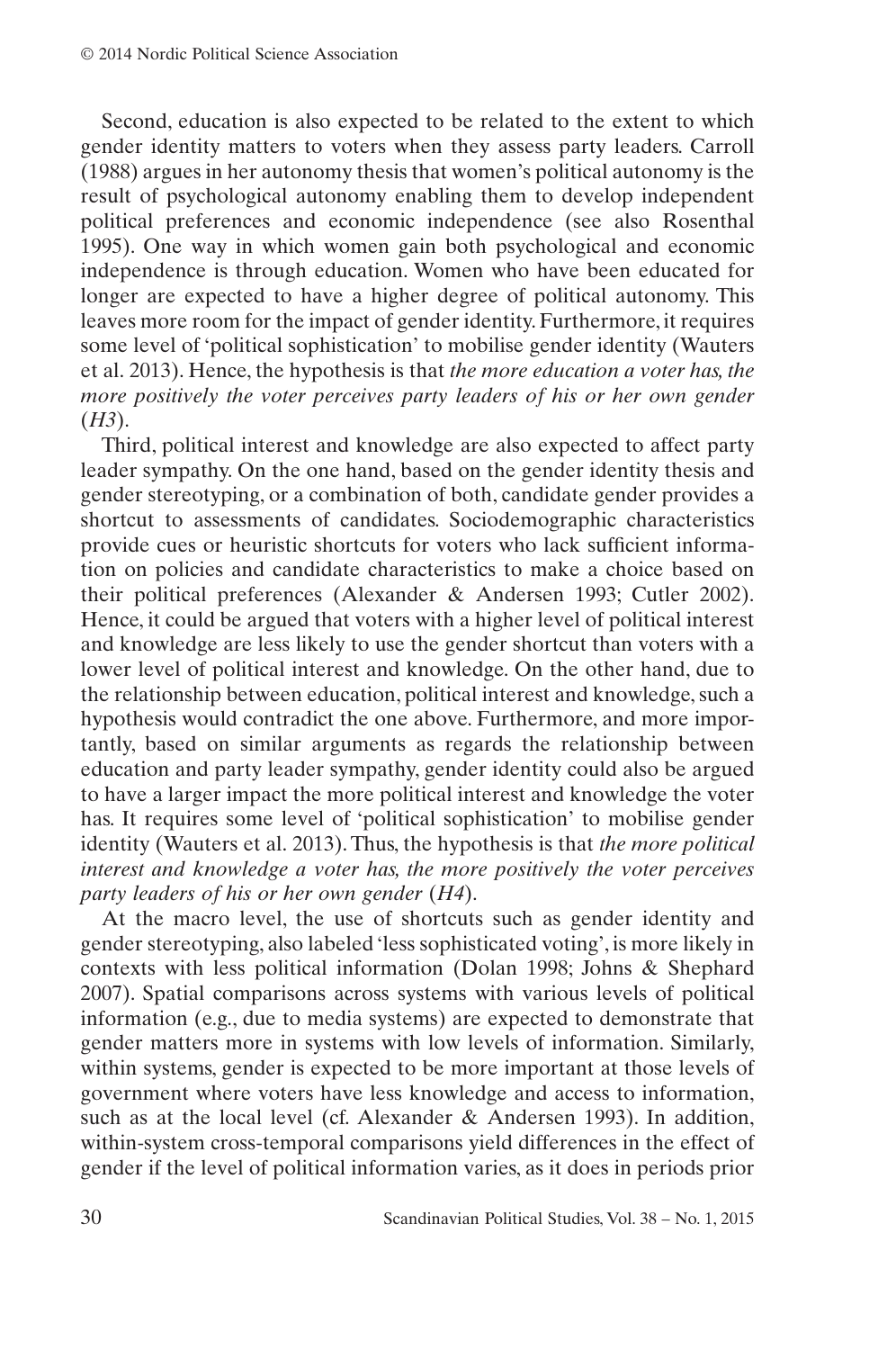to electoral campaigning and during election campaigns. Previous studies indicate that voters gain knowledge during campaigns (e.g., Freedman et al. 2004; Craig et al. 2005). Therefore, the final hypothesis is that *the effects of gender on voters' assessments of party leaders are more significant before the election campaign than after election day* (*H5*).

### Methods, the Danish Case and Data

Analysing gender differences is impossible outside the experimental world without the representation of both male and female party leaders. The lack of research into the effect of gender on party leadership may be explained by the lack of variation in the independent variable; women have comprised only a small share of party leaders (cf. Banducci 2002, 50). However, this is not the case in Denmark. At the 2011 general election, the gender balance was complete among leaders of the parties that gained representation; four parties were led by men and four by women. Therefore, the Danish case makes it *possible* to analyse voters' assessments of male and female party leaders from eight parties across the political spectrum.

Analysing voters' assessments of Danish party leaders is also *relevant* and *interesting* for several reasons. First, the Danish multiparty parliamentarian system is party-centred, and partisanship is expected to underpin assessments of party leaders much more than gender. In general, the partisan label is strong compared to other systems, such as the American candidatecentred system. National-level candidates are not elected without a party label, and parties also dominate elections at the regional and local levels. Candidates are recruited through parties, particularly through membership organisations (Pedersen 2003). Only half the Danish voters vote for a specific candidate on a party's list; the other half simply vote for the party (Bengtsson et al. 2013, 83; Hansen 2014). Party leaders are also groomed by their parties, and no Danish party leader has 'hijacked' a party as depicted in the franchise party model (cf. Carty 2004).

Second, Scandinavian women are well integrated into their countries' political systems compared to women in other countries (Bergqvist et al. 1999; Raaum 2004; Heidar & Pedersen 2006). Leaders of four of the eight parties represented in the Danish parliament are women, and they appear on both sides of the political spectrum. Furthermore, several parties have female spokespersons who also assume prominent positions in their parties' public images because they appear frequently in the media.Women are well represented in government and comprise 39 percent of the parliamentarians at the national level (Folketinget 2014). In sum, the gender gap is expected to be smaller in Danish politics because women are present.

Third, Danish politics seem less feminised than politics in Norway and Sweden (Borchorst 2011). Danish parties have previously applied gender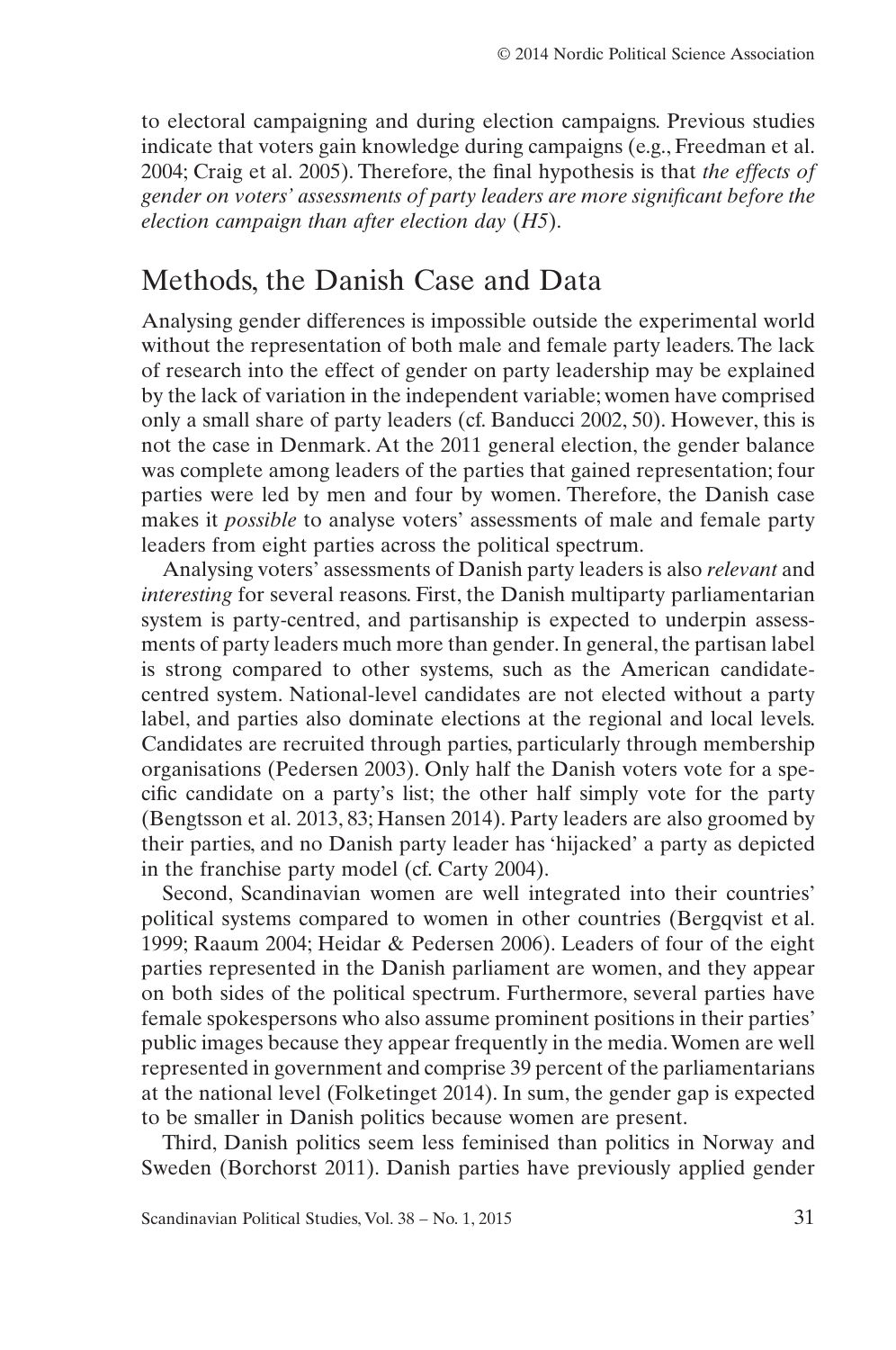quotas less frequently than their Nordic counterparts (Christensen 1999), and presently there are no electoral quotas, and only the Social Democrats have gender quotas for party leadership.2 Although Nordic political systems are fairly similar, the Danish electorate is less likely to be mobilised by gender than voters in Norway and Sweden because feminism and gender equality are lower on the Danish political agenda.

Compared to the rest of Europe, Scandinavia and the United States, gender gaps among the electorate are least likely in Denmark. The focus on party leaders also makes gender gaps in voters' assessments less likely when compared to candidates at various lower levels. Party leaders at the national level are well known by the public. As personifications of their parties, they often appear on television and in other media. In addition to political coverage, the more entertaining parts of the media also feature party leaders. Therefore, voters are expected to have gained some knowledge of these party leaders and are less likely to need the gender cue shortcut that contributes to gender gaps. The argument here is that the level of information about party leaders is higher than about candidates, hence, there is less room for the effect of gender identity notwithstanding gendered media coverage in both the entertaining and more serious parts of the media (see, e.g., Van Zoonen 1998, 2005, 2006; Campus 2013), since gendered media coverage happens to both leaders and candidates.

In sum, studying the effect of gender on voters' assessments of party leaders of eight Danish parties is both possible and highly interesting.

#### *The Danish Case*

The Danish parties included in the analyses are those represented in parliament (Folketinget) in 2011.3 The parties are listed in Table 1 in order of their political orientation from left to right, with the name, abbreviation, party leader, party leader gender, vote share in 2011 election and government participation before and after the 2011 election.

Danish parties lack a long tradition of female party leadership. The four parties that are more than 100 years old include the Social Liberals, which have had female leaders since 1990 (with a shift in 2007); the Social Democrats, which elected a woman for the first time in 2005; and the Conservatives, who had a female chair from 2005 to 2011 (prior to the election). During the 2011 election, two of the four newer parties had a female leader. As party founder, Pia Kjærsgaard has been the natural leader of the Danish People's Party since its establishment in 1996.The Red-Green Alliance does not have a formal party leader but chose in 2009 to select a female political spokesperson.4 In sum, the share of female party leaders has increased quickly within a short time span.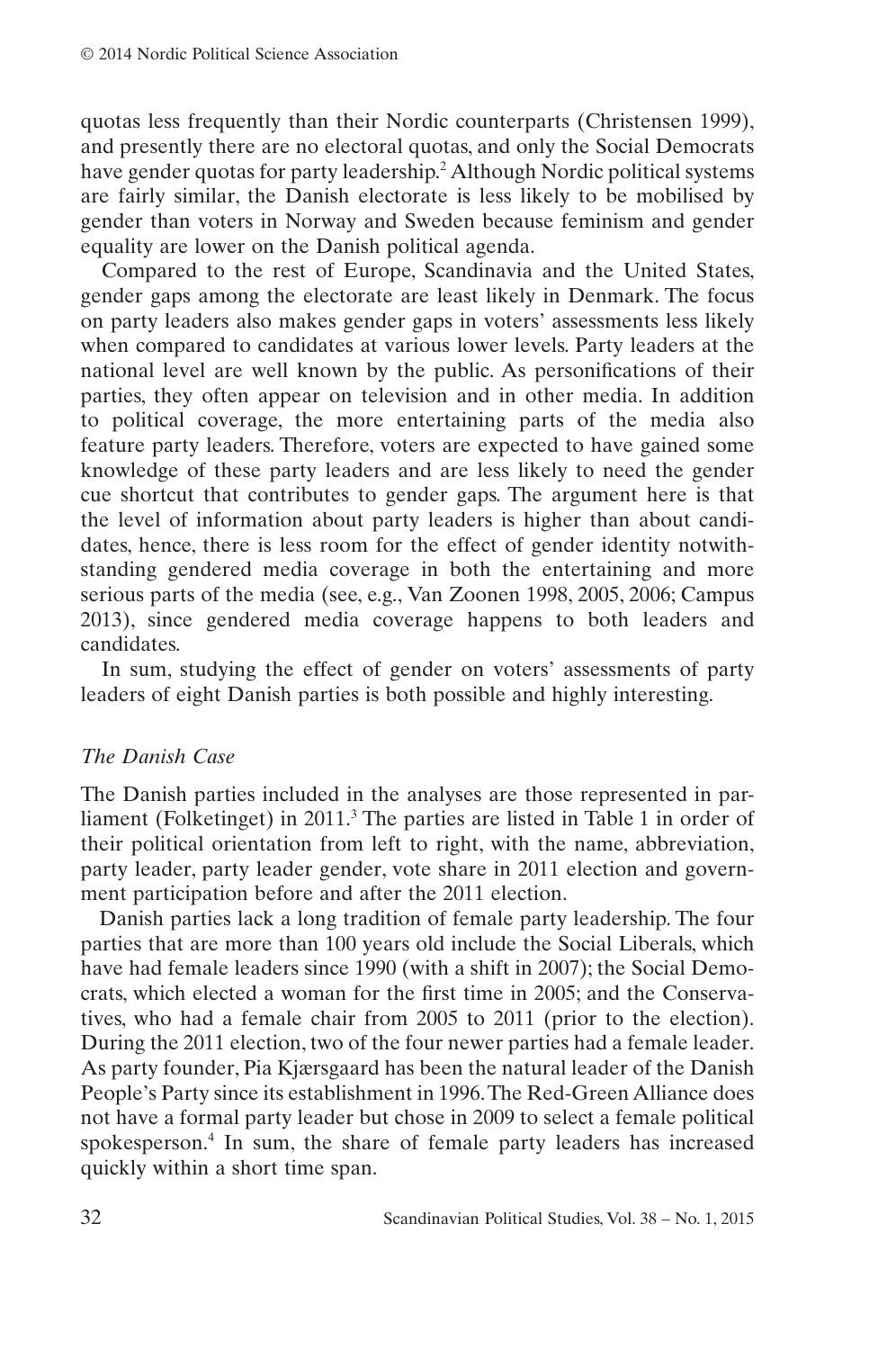| Party                                | Party leader            | Gender | Vote<br>share<br>in 2011 | Government<br>participation<br>before/after<br>2011 election |
|--------------------------------------|-------------------------|--------|--------------------------|--------------------------------------------------------------|
| Red-Green Alliance (RGA)             | Johanne Schmidt-Nielsen | Female | 6.7                      | $-\prime -$                                                  |
| Socialist People's Party (SPP)       | Villy Søvndal           | Male   | 9.2                      | $-$ /+                                                       |
| Social Democrats (SD)                | Helle Thorning-Schmidt  | Female | 24.8                     | $-/+$                                                        |
| Social Liberals (SL)                 | Margrethe Vestager      | Female | 9.5                      | $-/+$                                                        |
| Conservative People's Party<br>(CPP) | Lars Barfoed            | Male   | 4.9                      | $+/-$                                                        |
| Liberal Party (LP)                   | Lars Løkke Rasmussen    | Male   | 26.7                     | $+/-$                                                        |
| Danish People's Party (DPP)          | Pia Kjærsgaard          | Female | 12.3                     | $-/-$                                                        |
| Liberal Alliance (LA)                | Anders Samuelsen        | Male   | 5.0                      | $-/-$                                                        |

| Table 1. The Danish Parties. 2011 |
|-----------------------------------|
|-----------------------------------|

*Notes*: Parties are placed in left-right order on the economic, redistributive scale. Party abbreviations are in parentheses. Party leaders are those who were head of their party at the time of the Danish general election in 2011.

*Source*: Election results are from the Electoral Office of the Ministry of the Interior.

Danish parties vary in the formal position of the party leader, including whether they are elected or selected and whether the member-organisation or parliamentary group is decisive (Bille 1997). In the parties where the parliamentary group has been decisive in party leader selection, two men and three women serve as party leaders. In the two parties where the party members are decisive, one man and one woman serve as party leaders at the time of this study. In the last party, the party leadership is assumed by the party founder, a woman. In sum, no relationship exists between (s)election method and gender in Danish politics.<sup>5</sup>

The gender balance among Danish party leaders at the time of this study in 2011 is not due to the application of gender quotas since their use is very limited, and when they are used, in the case of the Social Democrats, it could be argued that they have not have an effect on the present, female, party leader, Helle Thorning-Schmidt, since she was not previously vice leader. Danish political parties have many factors to consider when electing or selecting party leaders. Electoral appeal is very important, but it is not the only factor. Depending on the current situation and the parties' immediate and long-term goals, parties need leaders who are skilled at political negotiations, maintaining or establishing party cohesion, fundraising, and organisational leadership and change. Party leaders are (s)elected from a limited pool of potential candidates within each party; not all competencies may be present in one candidate.

Danish election studies demonstrate that no clear tendency for how men and women vote existed in the 1960s and 1970s, but women since then have voted for the socialist parties, including the Social Democrats and left-wing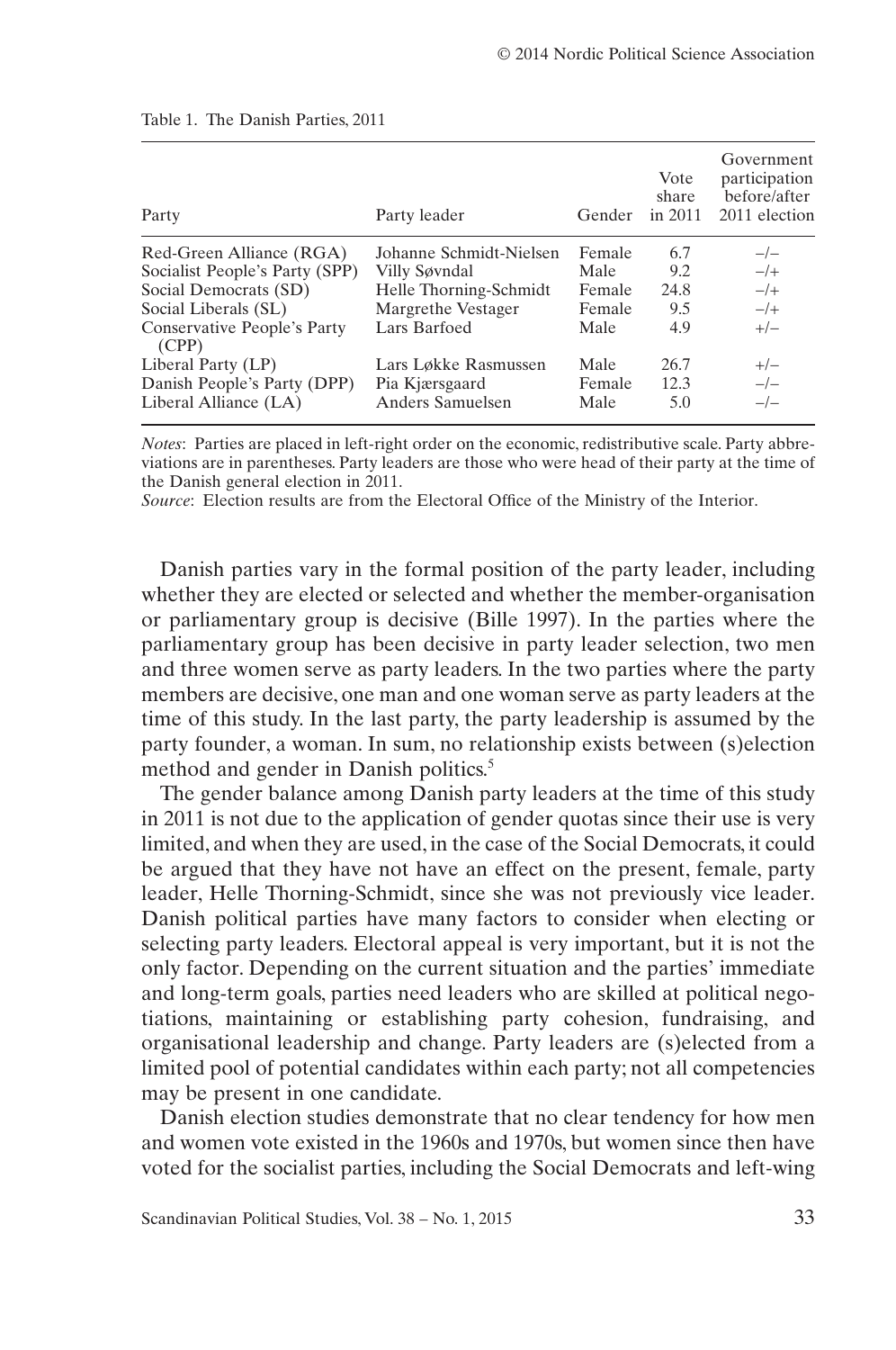|       |     |      |                     |  |                                         |                       |     | RGA SPP SD SL   CP LP DPP LA   Blanc and other |
|-------|-----|------|---------------------|--|-----------------------------------------|-----------------------|-----|------------------------------------------------|
| Men   | 4.1 | 45.8 |                     |  | $10.0$ $25.9$ $5.8$ $6.7$ $22.4$ $12.7$ | 51.5                  | 9.8 | 2.6                                            |
| Women | 4.4 | 53.7 | $17.5$ $26.5$ $5.4$ |  |                                         | 3.8 18.9 13.2<br>40.9 | 5.0 | 5.3                                            |

Table 2. The Electoral Choices of Men and Women in the 2011 General Election (%)

*Note*: See Table 1 for party abbreviations.

*Sources*: Online Panel of Electoral Campaigning (OPEC), Hansen et al. (2012).

parties, more frequently than men (Andersen & Andersen 2003, 190; Stubager & Hansen 2013, 65). This shift from the centre-right to the left is a general, but not universal, phenomenon (Inglehart & Norris 2000). Women's left-leaning tendency still exists, as indicated in Table 2, where the Social Liberals are grouped with the socialist parties. Furthermore, the gender gaps among the parties' electorates are small for several parties, including the Red-Green Alliance, Social Democrats, Social Liberals and Danish People's Party. Gender gaps among the electorates of the other parties are more pronounced. The Socialist People's Party stands out as female dominated, whereas the Liberal Alliance and Conservatives are male dominated. The Liberals also have a small majority of men within their electorate. Since there is no long tradition of female party leaders, they cannot have caused this realignment of female voters to the left. Gender gaps in party choice imply that it is necessary to control for this when explaining voters' level of party leader sympathy, as was also argued above.

### *The Survey and Variables*

The dataset that fuels this analysis is from an online panel survey conducted among a large sample of Danish voters before, during and after the general election of 15 September 2011 (Hansen et al. 2012).<sup>6</sup> The survey is generally representative of voters, except that respondents with little education are slightly underrepresented.

Two dependent variables are included in the analysis. First, party leader sympathy is assessed based on the question: 'How good is your opinion of the leaders of the parties?' The voter is asked to rank each of the eight party leaders represented in parliament on a scale from 0 (very bad) to 10 (very good). The second dependent variable is voters' assessments of specific characteristics of party leaders, based on the question: 'How well do you think that the following characteristics fit [the party leader's name]?' The characteristics listed are trustworthiness, ability to inspire, knowledge,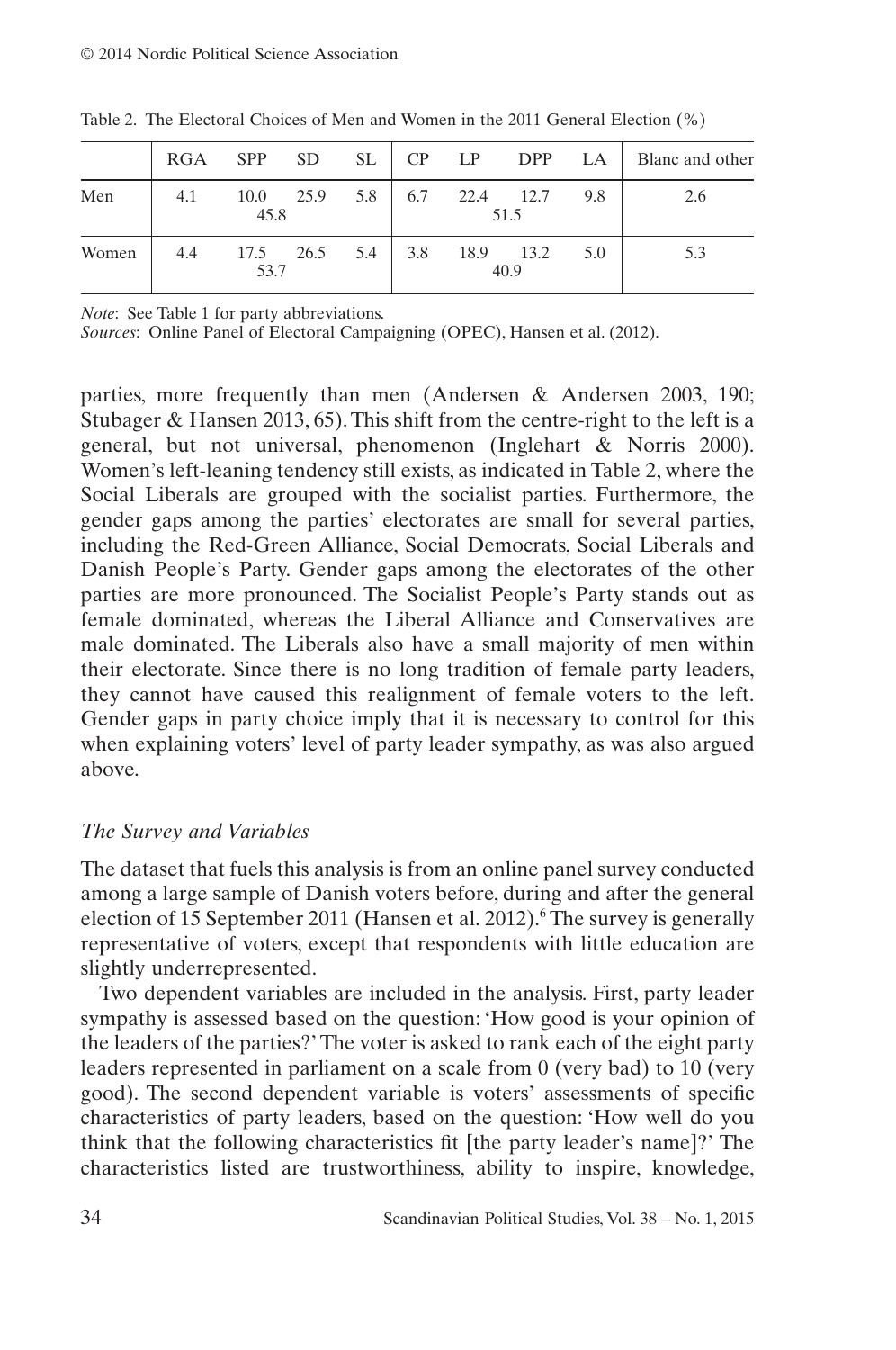awareness of common people's opinions and thoughts, sincerity, qualification to be prime minister, good leadership and personal charisma. Voters offer assessments on an 11-point scale from 0 (very bad) to 10 (very good). The characteristics were not chosen with this specific research question in mind, but they are useful because they include both traditionally male stereotypical characteristics, such as good leadership, and traditionally female characteristics, such as sincerity and awareness of ordinary people (cf. Hayes & McAllister 1997; Schneider & Bos 2013). However, other characteristics, such as compassion and ability to care or toughness and ambition, would have been more appropriate because they are linked more clearly to gender stereotypes of women and men, respectively. Furthermore, voters are only asked about the characteristics of party leaders prior to the campaign. Therefore it is impossible to analyse whether the effects of gender on voters' assessments of party leaders are larger before the election (*H5*).

Several independent variables are included in the analysis to explain voters' assessments of party leaders. The main independent variable is gender, assessed based on the question:'What is your gender?' with 'man' or 'woman' as possible answers. The second independent variable applied in the analysis is age, which is determined by asking voters to state when they were born. Third, education is determined by asking voters to tick the highest level of education achieved. Responses fall into several categories from elementary school to postgraduate degrees. Voters' responses are dichotomised so that respondents with a short, medium or long college education are categorised with higher education (1) and all others with less than that (0). Therefore, 'higher education' implies degrees in such areas as policing, dental hygiene, journalism, nursing and teachering, as well as the attainment of BA, MA and PhD university degrees (i.e., academic education until the respondents are 23–30 years old). Fourth, political interest and political knowledge are included in the analyses. Political interest is determined by responses to the question: 'How interested in politics would you consider yourself to be?' Respondents place themselves on an 11-point scale from 0 (not interested at all) to 10 (very interested). Political knowledge ranges from 0 to 10 and is determined by voters' ability to place the parties on the traditional, economic left-right scale ranging from 0 to 10.The existence of eight parties implies that 28 party-pair comparisons are possible when voters have placed all eight parties, and voters are given one point for all correct pair-wise placements. This 0–28 scale of voters' scores is rescaled to 0–10. The correct order of the parties along this scale is all respondents' average placement of the parties. This placement corresponds to experts' placement. This measure is applied because it has previously been demonstrated to be an accurate indicator of political knowledge (Hansen & Pedersen 2014).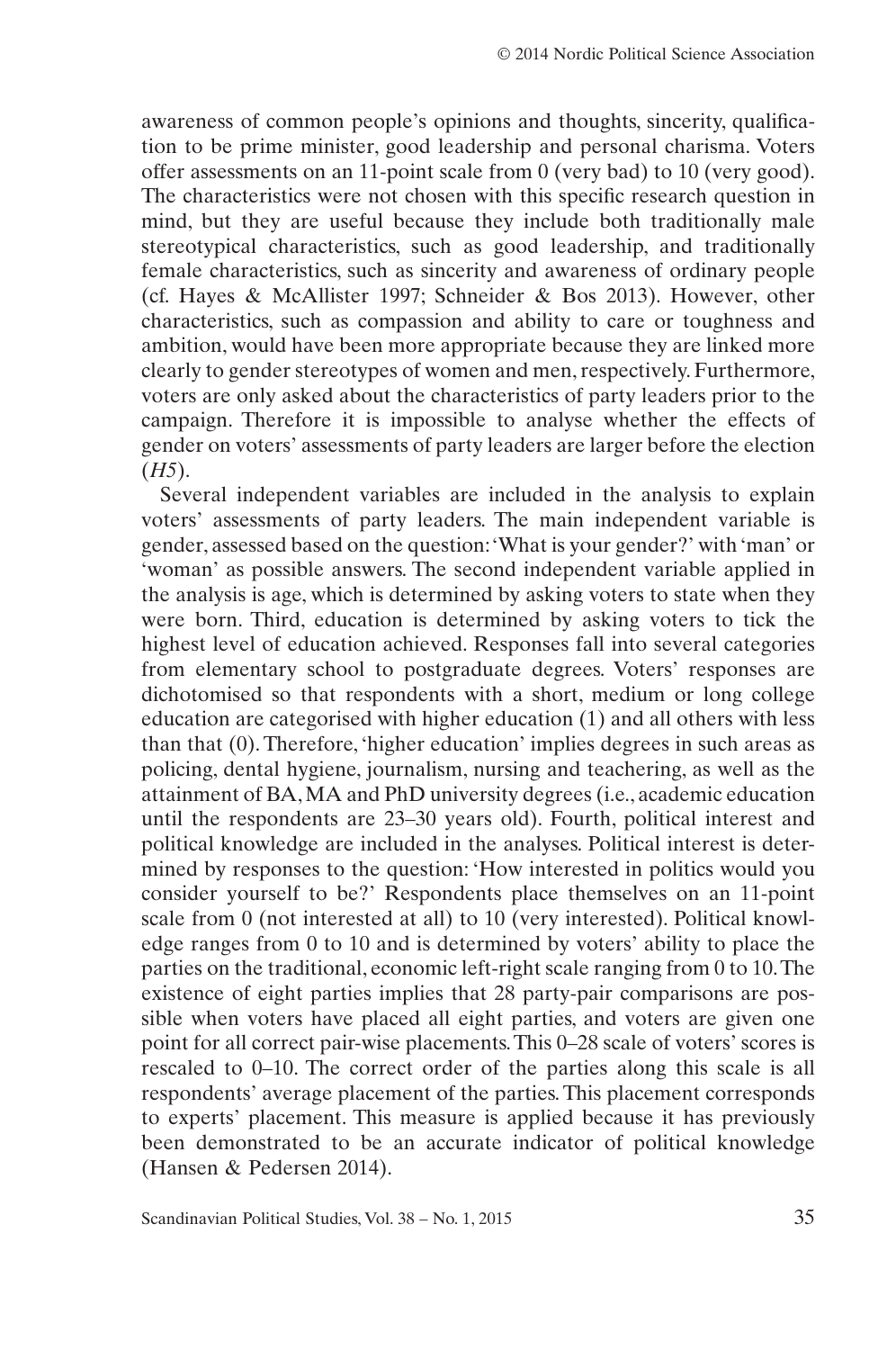Men and women do not vote equally for all parties due to differences in ideological positions and policy opinions. Because voters are expected to assess leaders of preferred parties higher than other party leaders, and because male and female party leaders are not distributed equally across the political spectrum, including a measure for voters' relationship with the parties is necessary. Party choice could simply be included. However, within multiparty parliamentarian systems, parties are not isolated islands; some exist close to each other. Voters may have a similar level of sympathy for more than one party (Hansen & Kosiara-Pedersen forthcoming). Another solution would be to group voters' party preferences in two categories based on their bloc vote, which indicates which side of the political spectrum voters prefer. However, because the political spectrum is not necessarily divided into two distinct blocs and because voters also shift between the blocs, bloc vote does not reflect the breadth of voters' party preferences.

Instead, party sympathy is included here. Voters have different degrees of sympathy for the various parties. In general, the farther away on the relevant political dimension the party is from the voter's preferred party, the smaller the party sympathy and vice versa (Hansen & Kosiara-Pedersen forthcoming). Party sympathy is expected to be strongly correlated with voters' assessments of party leaders. Voters are expected, *ceteris paribus*, to value leaders of parties they sympathise with more than other party leaders; and vice versa, value parties of leaders they sympathise with more. Hence, the causality may go both ways. The gender identity thesis, gender stereotyping and gender as a cue may explain voters' assessments of party leaders, even considering their party sympathy. Party sympathy is assessed based on the question: 'How good is your opinion of the parties?' The voter is asked to assess each of the eight parties represented in parliament on an 11-point scale from 0 (very bad) to 10 (very good). Contrary to party identification, which is a nominal indicator of whether a voter is close to just one party, voters' party sympathy is continuous measured for each party. Hence, all voters have a level of sympathy (scaled 0–10) for each of the eight parties.

# Gender Differences in Party Leader Assessments among Danish Voters

Turning to the analyses, the overall question is whether gender differences exist in Danish voters' assessments of party leaders. The answer to this question is explored in three subsections below: gender differences in voters' party leader sympathy; gender differences in the impact of age, education, interest and knowledge on voters' sympathy toward party leaders; and gender differences in the characteristics that male and female voters attribute to male and female party leaders.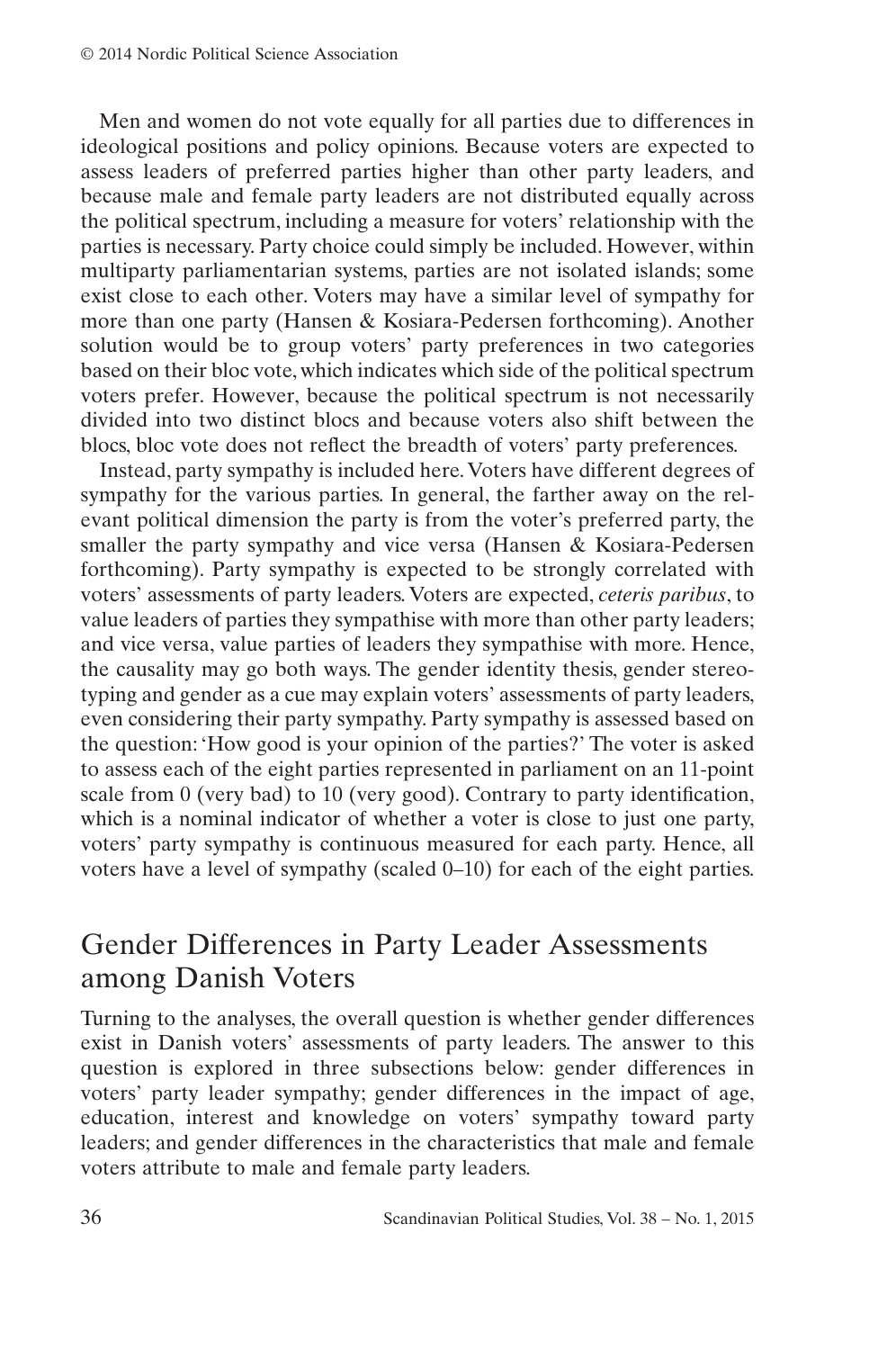### *Gender Differences in Party Leader Sympathy*

This section analyses gender differences in party leader sympathy. The dependent variables are the voters' average party leader sympathy for the four male party leaders and the voters' average party leader sympathy for the four female party leaders. The average is calculated to achieve strong reliability for the measure across male and female party leaders.

The first hypothesis to be explored is that male party leaders are assessed more positively by male voters than female voters, and female party leaders are assessed more positively by female voters than male voters (*H1*).Table 3 indicates that without control for party sympathy, this hypothesis is supported for both male and female voters both before the campaign and after the election – that is, male voters prefer male party leaders more than female voters do and vice versa. Furthermore, we can see the absolute effect size for the female party leaders are stronger than the one for male party leaders. This shows that the gender effect is the largest for female party leaders. However, no support is found for the hypothesis that the gender effects on voters' assessments of party leaders are larger before the election campaign than after election day (*H5*).The coefficients before the campaign are not significantly different from the coefficients after the campaign.

As argued above, because gender gaps occur in voter choices, controlling for party sympathy is necessary.Therefore,Table 4 demonstrates the impact of gender after controlling for party sympathy. We simply do this by adding voters' average party sympathy for parties led by a man or a woman. Naturally the party sympathy variables are strongly significant in all models in Table 4, which simply tells us that party and leader sympathy are strongly positively related. What is interesting is whether voter gender remains significant after the strong control for party sympathy. We find that the gender effect becomes insignificant among male party leaders, but remains highly significant among female party leaders, and this is the case both prior to and after the election. Thus, support is found only for the latter part of the

|                | (1)                | (2)              | (3)               | (4)              |
|----------------|--------------------|------------------|-------------------|------------------|
|                | Male party         | Female party     | Male party        | Female party     |
|                | leaders (before)   | leaders (before) | leaders (after)   | leaders (after)  |
| Women          | $-0.134***$ (0.04) | $0.494***(0.05)$ | $-0.0797*$ (0.04) | $0.555***(0.04)$ |
| Constant       | $4.223***(0.03)$   | $4.417***(0.03)$ | $4.176***(0.03)$  | $4.703***(0.03)$ |
| N              | 4,903              | 4,903            | 4,903             | 4,903            |
| $\mathbb{R}^2$ | 0.002              | 0.021            | 0.001             | 0.031            |

Table 3. Modeling Party Leader Sympathy (without Control for Party Sympathy)

*Notes*: Ordinary least squares regression, unstandardised coefficients, robust standard errors in parentheses. \**p* < 0.10; \*\**p* < 0.05; \*\*\**p* < 0.01. 'Before' refer to a measure before the campaign and 'after' a measure just after the election was held.

Scandinavian Political Studies, Vol. 38 – No. 1, 2015 37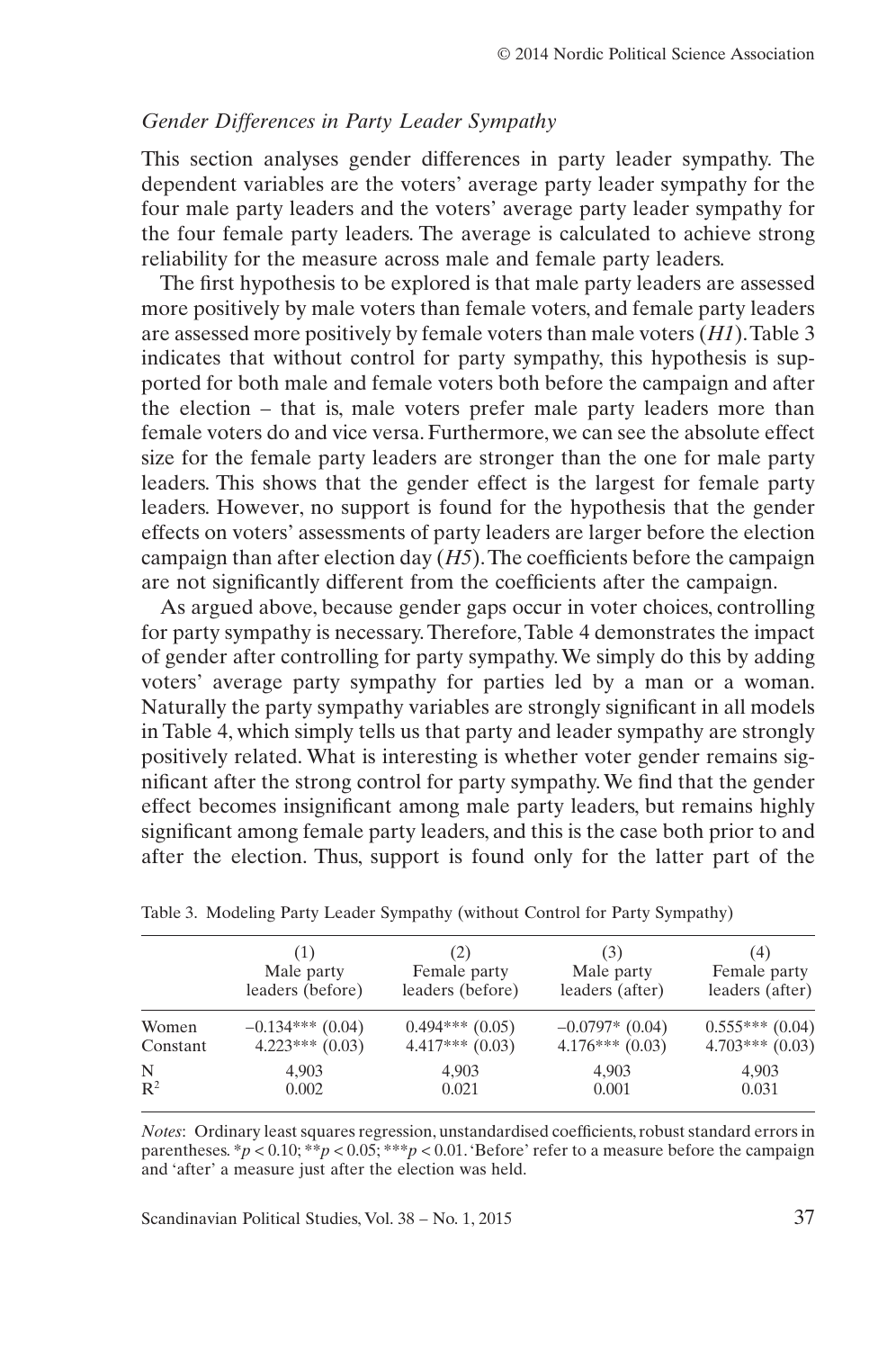|                | (1)<br>Male party<br>leaders (before) | (2)<br>Male party<br>leaders (after) | (3)<br>Female party<br>leaders (before) | (4)<br>Female party<br>leaders (after) |
|----------------|---------------------------------------|--------------------------------------|-----------------------------------------|----------------------------------------|
| Women          | 0.0126(0.03)                          | 0.00139(0.02)                        | $0.177***(0.03)$                        | $0.0975***(0.03)$                      |
| Party sympathy | $0.786***(0.01)$                      | $0.887***(0.01)$                     | $0.921***(0.01)$                        | $0.896***(0.01)$                       |
| Constant       | $0.825***(0.05)$                      | $0.421***(0.04)$                     | $0.686***(0.05)$                        | $0.945***(0.04)$                       |
| N              | 4.903                                 | 4,903                                | 4,903                                   | 4,903                                  |
| $\mathbb{R}^2$ | 0.590                                 | 0.705                                | 0.633                                   | 0.697                                  |

Table 4. Modeling Party Leader Sympathy (with Control for Party Sympathy)

*Notes*: Ordinary least squares regression, unstandardised coefficients, robust standard errors in parentheses.  $*_{p}$  < 0.10;  $*_{p}$  < 0.05;  $*_{p}$  < 0.01.

hypothesis (*H1*) – female party leaders are assessed more positive by women than men – but this difference does not exist when it comes to male party leaders.These results are consistent with previous studies that indicate that women tend to rate female party leaders higher than men, which has also been the case in Australian elections in 1996, 2007 and 2010; Britain in 1979 and 1987; Canada in 1993 and 1997; and New Zealand in 1996 (O'Neill 1998; Banducci & Karp 2000; Erickson 2003; Denemark et al. 2012). No support is found for the hypothesis (*H5*) that the gender effects on voters' assessments of party leaders are more significant before the election campaign than after election day (as coefficients 95 per cent CI's are overlapping, not shown). This observation indicates that campaigning does not decrease the influence of gender in voters' assessments of female party leaders. Campaigning does not significantly decrease voters' dependence on gender identity and stereotyping; hence, voters rely on gender regardless of the level of information and/or sophistication, which is a result similar to that of Cutler (2002).

### *The Impact of Age, Education, Interest and Knowledge*

This section explores the impact of age, education, interest and knowledge on voters' sympathy toward party leaders to investigate the mechanism for gender identity and gender stereotyping. Therefore, this section looks at whether the older the voter, the more positive the voter is towards party leaders of their own gender (*H2*), whether voters with more education are more positive towards party leaders of their own gender than voters with less education (*H3*), and whether the more political interest and knowledge a voter has, the more positively the voter perceives party leaders of his or her own gender (*H4*). As in the previous two sections, this section also explores whether the gender effects on voters' assessments of party leaders are more significant before the election campaign than after election day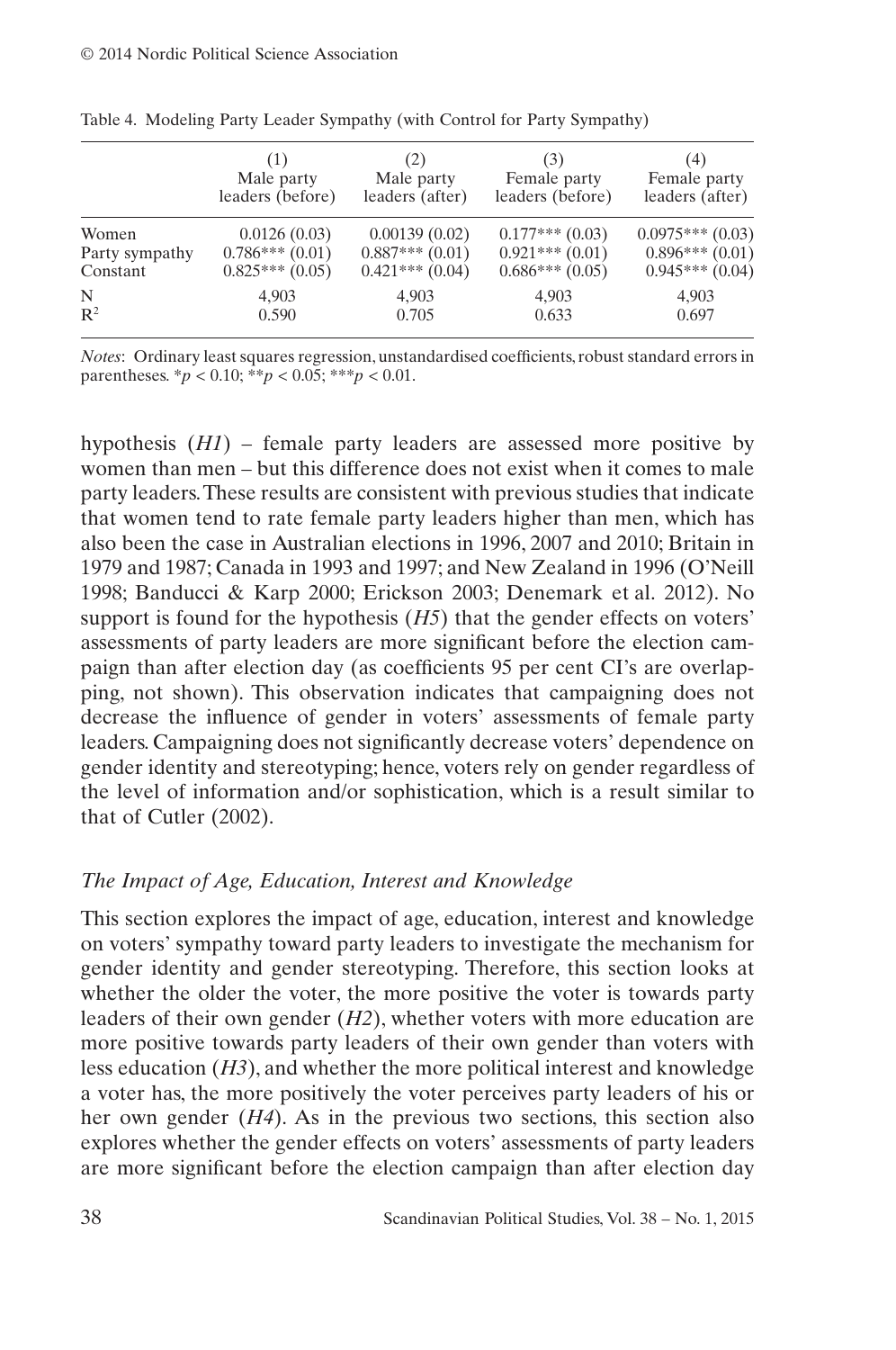|                     | (1)<br>Male party<br>leaders (before) | (2)<br>Male party<br>leaders (after) | (3)<br>Female party<br>leaders (before)                                        | (4)<br>Female party<br>leaders (after) |  |
|---------------------|---------------------------------------|--------------------------------------|--------------------------------------------------------------------------------|----------------------------------------|--|
| Women               | 0.0211(0.03)                          | 0.0230(0.02)                         | $0.238***(0.03)$                                                               | $0.124***(0.03)$                       |  |
| Age                 |                                       |                                      | $0.00418***$ (0.00) $0.00363***$ (0.00) $0.00572***$ (0.00) $0.00223**$ (0.00) |                                        |  |
| Academic education  | 0.0318(0.03)                          | $-0.00468(0.02)$                     | $0.0580*(0.03)$                                                                | 0.0209(0.03)                           |  |
| Political interest  | $-0.00927(0.01)$                      | 0.00636(0.01)                        | $0.0303***$ (0.01)                                                             | 0.0104(0.01)                           |  |
| Political knowledge | 0.00452(0.01)                         | 0.00438(0.01)                        |                                                                                | $0.0273***$ (0.01) $0.0186***$ (0.01)  |  |
| Party sympathy      | $0.787***(0.01)$                      | $0.889***(0.01)$                     | $0.913***(0.01)$                                                               | $0.895***(0.01)$                       |  |
| Constant            | $0.632***(0.10)$                      | $0.150*(0.09)$                       | $-0.0491(0.10)$                                                                | $0.600***(0.09)$                       |  |
| N                   | 4,903                                 | 4,903                                | 4.903                                                                          | 4903                                   |  |
| $\mathbb{R}^2$      | 0.592                                 | 0.707                                | 0.639                                                                          | 0.699                                  |  |

Table 5. Modeling Party Leader Sympathy (with Control for Party Sympathy and SES)

*Notes*: Ordinary least squares regression, unstandardised coefficients, robust standard errors in parentheses.  $* p < 0.10$ ;  $* p < 0.05$ ;  $* * p < 0.01$ .

(*H5*). These hypotheses all need to be tested through interaction effects in the regressions models – for example, conditioned on the voters' age, how is the effect of the voters' gender.

To start this analysis we first present only the main effects of the variables (Table 5) without including any interactions in the models. Then we expand the models with a full set of interactions among the independent variables. Table 5 shows that the results from Table 4 are consistent when including more controls (age, education, political interest and knowledge). It also tells us that older voters have stronger sympathy for party leaders regardless of the party leader's gender. Increased education, political interest and political knowledge have a significant effect on the voters' female party leader sympathy before the campaign. After the campaign, only political knowledge is significant. Among male party leaders no effect is found for education, political interest and political knowledge.

In order to test whether gender interacts with age, education, political interest and knowledge we include a full set of interaction effects among the independent variables in our models in Table 5. We also include the interactions variable by variable, but this yields the same results as when they are included together. It turns out that only one interaction across all independent variables in all of the four models in Table 5 shows an effect. The only effect found is in model 4, where a conditional effect of age across gender is found. No interaction effects of models 1, 2 and 3 in Table 5 show an effect.

As the full model gives five-way interaction effects it makes sense to present them graphically rather than in table format. Figure 1 only shows the effect of the interactions from model 4, Table 5. The interaction effects of model 1, 2 and 3 in Table 5 are similar to those of model 4 depicted in Figure 1, except that in model 4 the interaction between age and gender is significant.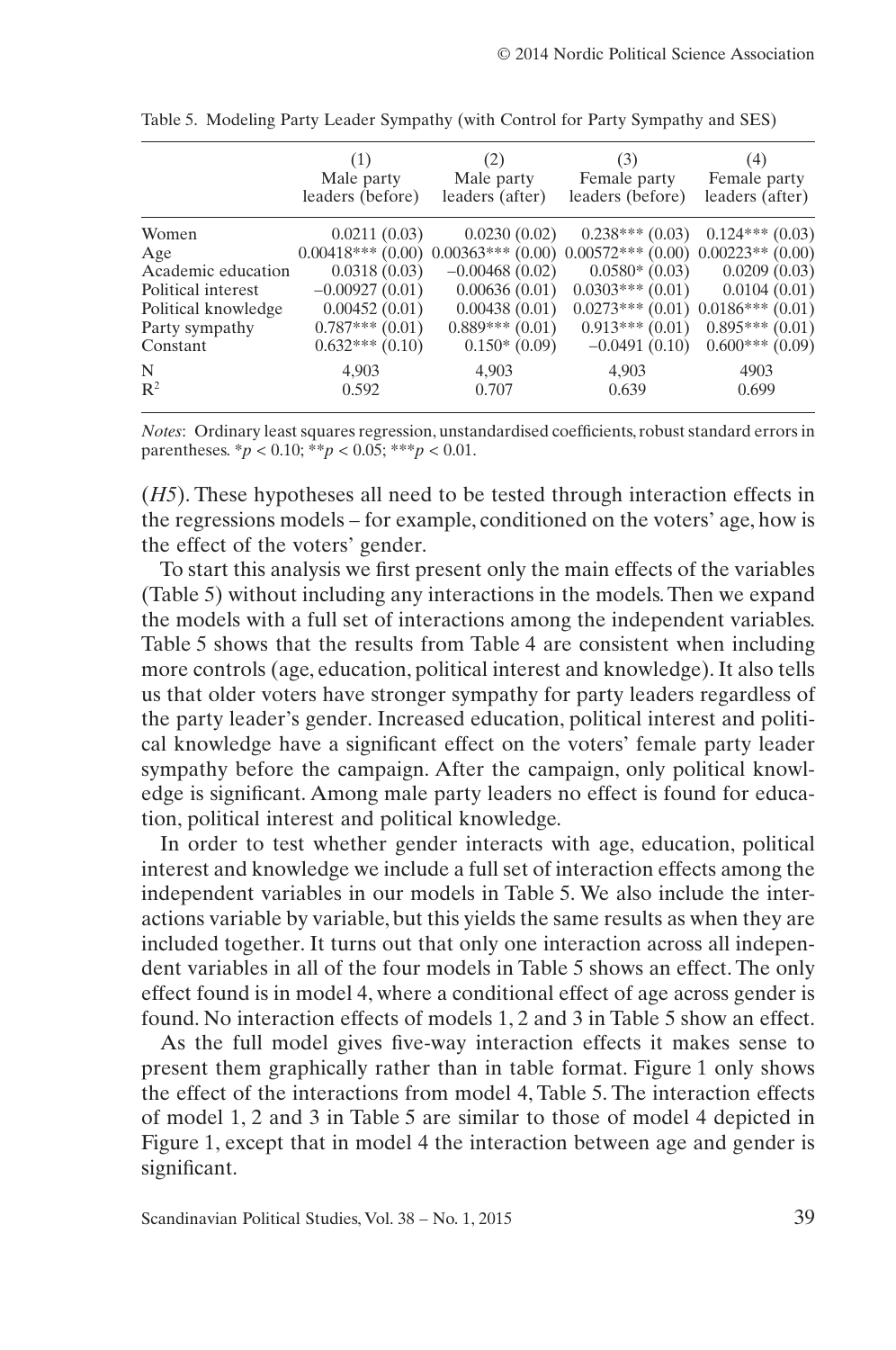

© 2014 Nordic Political Science Association

40 Scandinavian Political Studies, Vol. 38 – No. 1, 2015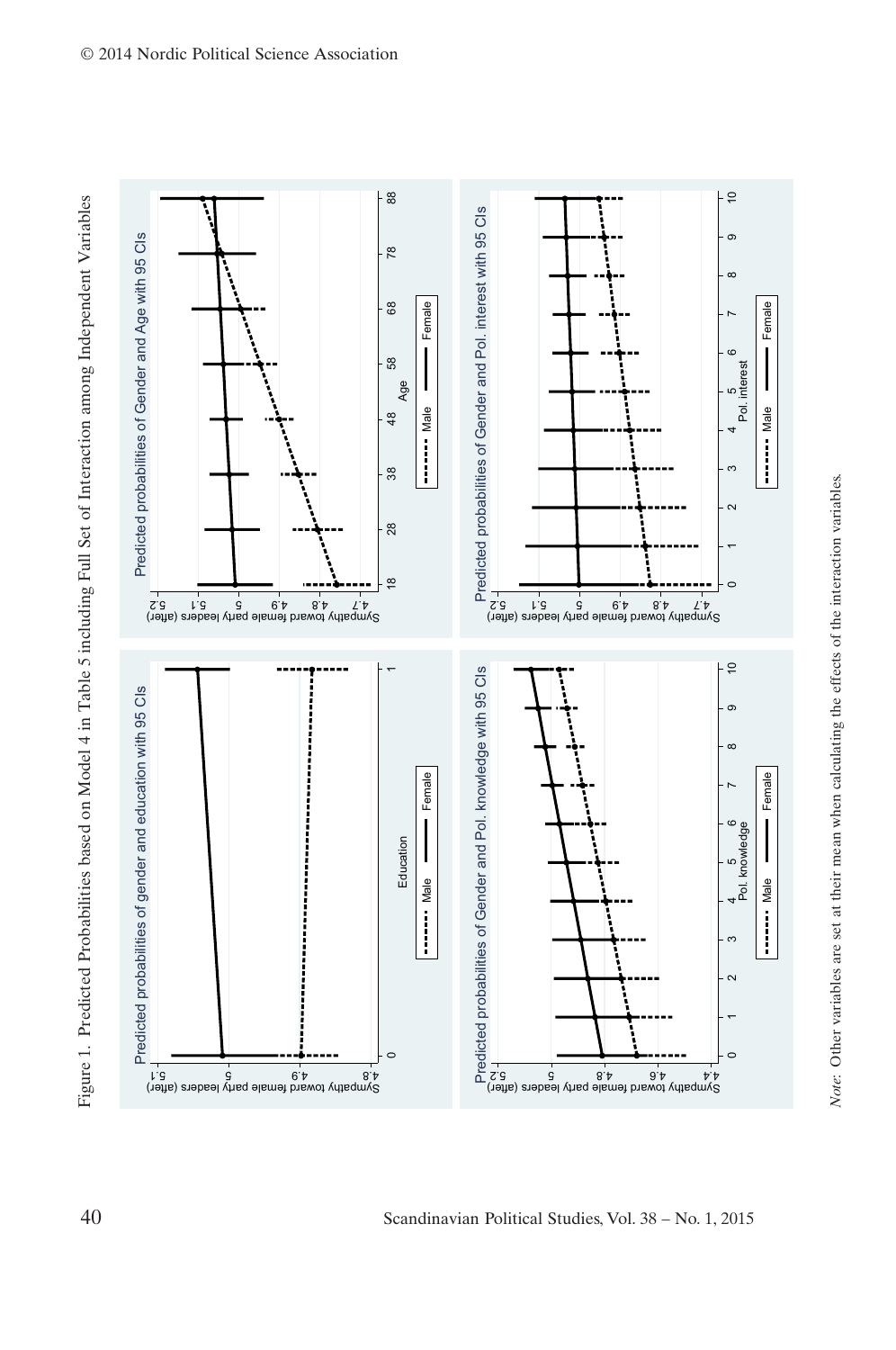In Figure 1 we see that for education, knowledge and political interest there is no conditional effect between the variables and gender – that is, the effect of education, knowledge and interest is the same across gender. Thus we cannot find support for *H3* and *H4*. Furthermore, the level of the coefficients is the same before and after the campaign (not shown in the figure) which implies that  $H5$  is not confirmed.

In one of the four models we see a significant interaction effect between age and gender (Figure 1, gender and age). In this model, measured after the election, we find that young men assess female party leaders less positive than women, but this gender difference disappears for elderly voters. This finding is actually the opposite of *H2*, which stated that increasing age should increase the effect of gender on same-gender party leaders. Here we see a case of a decreasing effect of age for men when assessing female party leaders. This tells us that after the campaign it was especially young male voters that assessed female party leaders less positively.This is interesting as it points towards a possible hostility among younger men towards female leaders even if brought up and politically socialised in a more gender balanced context.

In sum, gender has an effect on party leader sympathy even when controlling for age, education, political interest and knowledge, but there is no relationship between the effect of gender and these variables – except that younger men have less sympathy with female party leaders. Hence, we do not find support for the hypotheses that the older the voter, the more positive the voter is towards party leaders of their own gender (*H2*), that voters with more education are more positive towards party leaders of their own gender than voters with less education (*H3*), that the more political interest and knowledge a voter has, the more positively the voter perceives party leaders of his or her own gender (*H4*), and that the gender effects on voters' assessments of party leaders are more significant before the election campaign than after election day (*H5*).

#### *Gender Differences in the Attributed Characteristics*

Because party leader sympathy is a general assessment, the electorate's assessments of characteristics of specific party leaders are included to allow for a more detailed analysis of whether the hypothesis about gender identity and gender stereotyping also applies to specifics less closely related to party sympathy. This section focuses on gender differences in the characteristics that male and female voters attribute to male and female party leaders. It explores whether male party leaders are assessed more positively by male voters than female voters, and female party leaders are assessed more positively by female voters than male voters (*H1*). However, exploring the campaign effect is impossible due to the lack of data.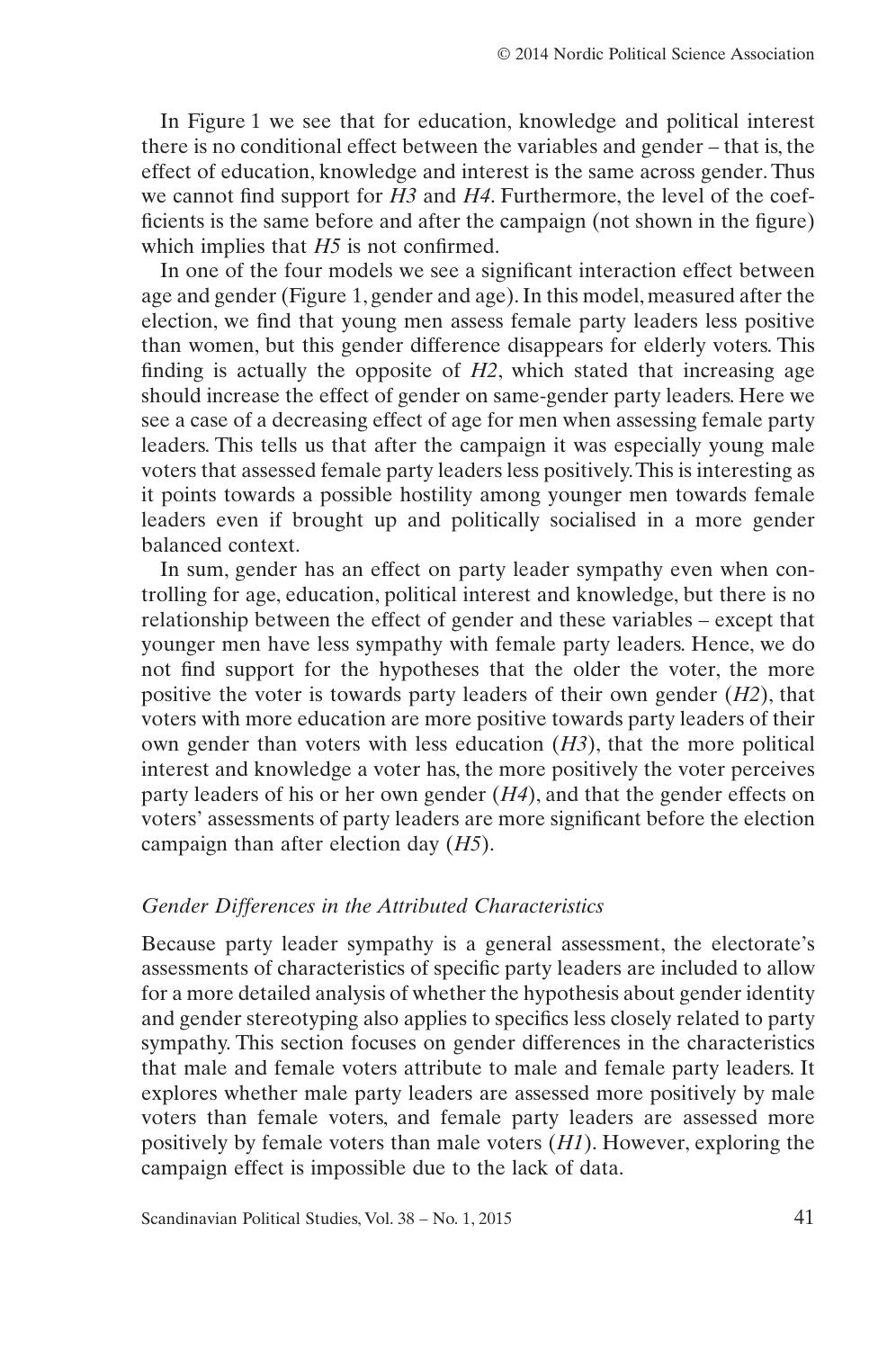|                                    | Female party leaders |                 | Male party leaders |                 |  |
|------------------------------------|----------------------|-----------------|--------------------|-----------------|--|
|                                    | Women                | Men             | Women              | Men             |  |
| Trustworthy                        | 5.35                 | 5.02            | 4.47               | 4.54            |  |
|                                    | $[5.29 - 5.40]$      | $[4.97 - 5.08]$ | $[4.42 - 4.52]$    | $[4.49 - 4.59]$ |  |
| Inspiring                          | 4.70                 | 4.39            | 3.92               | 4.16            |  |
|                                    | $[4.65 - 4.76]$      | $[4.34 - 4.44]$ | $[3.88 - 3.97]$    | $[4.11 - 4.21]$ |  |
| Knowledgeable                      | 5.64                 | 5.17            | 5.29               | 5.31            |  |
|                                    | $[5.58 - 5.69]$      | $[5.11 - 5.22]$ | $[5.23 - 5.34]$    | $[5.25 - 5.36]$ |  |
| Aware of common people's           | 5.17                 | 4.82            | 4.34               | 4.29            |  |
| opinions and thoughts              | $[5.12 - 5.23]$      | $[4.77 - 4.87]$ | [4.28–4.39]        | $[4.24 - 4.34]$ |  |
| Sincere                            | 6.13                 | 5.86            | 4.89               | 5.09            |  |
|                                    | $[6.07 - 6.19]$      | $[5.80 - 5.92]$ | $[4.83 - 4.94]$    | $[5.04 - 5.15]$ |  |
| Qualified to be the prime minister | 3.56                 | 3.10            | 3.38               | 3.49            |  |
|                                    | $[3.50 - 3.61]$      | $[3.05 - 3.16]$ | $[3.33 - 3.43]$    | $[3.44 - 3.54]$ |  |
| Good leader                        | 5.19                 | 4.78            | 4.47               | 4.55            |  |
|                                    | $[5.13 - 5.26]$      | $[4.72 - 4.84]$ | $[4.41 - 4.53]$    | $[4.50 - 4.60]$ |  |
| Personal charisma                  | 5.73                 | 5.47            | 4.12               | 4.42            |  |
|                                    | [5.67–5.79]          | $[5.41 - 5.52]$ | $[4.07 - 4.17]$    | $[4.37 - 4.47]$ |  |
| N                                  | 4.217                | 4.294           | 4,217              | 4,294           |  |

Table 6. Voters' Assessments of Party Leaders before the Campaign, 0–10 Scale

*Note*: Means with 95 percent confidence intervals.

Table 6 shows voters' assessment of the characteristics of the female and male party leaders. This shows, first, that on average female party leaders are assessed more positively than male party leaders regardless of the voters' gender (comparing columns 1 and 2 with 3 and 4). There is just one significant exception to this and it is that men find male party leaders more knowledgeable than female leaders (5.17 to 5.31). Second, female voters consistently and significantly assess female party leaders more positively on all eight characteristics compared to male party leaders (comparing columns 1 and 3).7 However, the trend is less consistent in regard to male voters' assessments of female and male party leaders. Male party leaders are on average regarded to be more knowledgeable and qualified to be prime minister, whereas men score female leaders higher on the remaining characteristics. Hence, again, support is primarily found for the latter part of the hypothesis that male party leaders are assessed more positively by male voters than female voters, and female party leaders are assessed more positively by female voters than male voters (*H1*).

The analysis in Table 6 is without control for party sympathy, whereas the models in Table 7 control for party sympathy. In the model for male party leaders in Table 7 we find no difference across voters' gender whereas all eight characteristics significantly relate to party leader sympathy. It is interesting that the characteristics of 'knowledgeable' and 'sincere' are associ-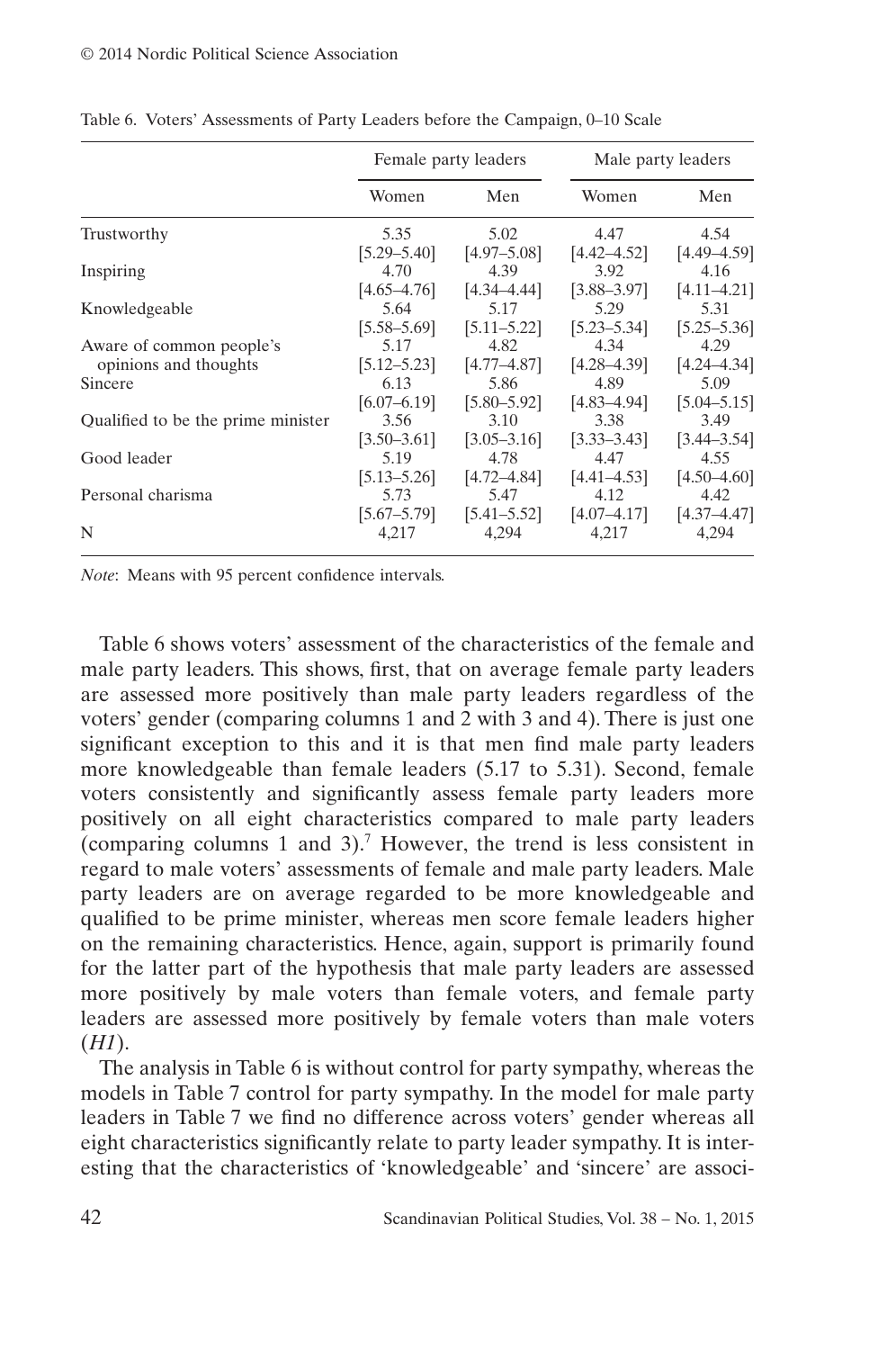|                                                | Male party<br>leaders (before) | Female party<br>leaders (before) |
|------------------------------------------------|--------------------------------|----------------------------------|
| Women                                          | 0.0138(0.02)                   | $0.0822***(0.02)$                |
| Trustworthy                                    | $0.198***(0.01)$               | $0.197***(0.01)$                 |
| Inspiring                                      | $0.135***(0.02)$               | $0.178***(0.01)$                 |
| Knowledgeable                                  | $-0.0248**$ (0.01)             | 0.00278(0.01)                    |
| Aware of common people's opinions and thoughts | $0.0269**$ (0.01)              | $0.0357***(0.01)$                |
| Sincere                                        | $-0.0400***(0.01)$             | $-0.0299***$ (0.01)              |
| Qualified to be the prime minister             | $0.0863***(0.01)$              | $0.0865***(0.01)$                |
| Good leader                                    | $0.0736***(0.01)$              | $0.0501***(0.01)$                |
| Personal charisma                              | $0.120***(0.01)$               | $0.109***(0.01)$                 |
| Party sympathy                                 | $0.421***(0.01)$               | $0.397***(0.01)$                 |
| Constant                                       | 0.0135(0.03)                   | $-0.119***$ (0.03)               |
| N                                              | 7,694                          | 7,694                            |
| $\mathbb{R}^2$                                 | 0.758                          | 0.798                            |

Table 7. Modeling Party Leader Sympathy as a Function of Characteristics (Controlled for Party Sympathy)

*Notes*: Ordinary least squares regression, unstandardised coefficients, robust standard errors in parentheses.  $p < 0.10$ ;  $p > 0.05$ ;  $p > 0.01$ . VIF = 3.4 and 3.6, indicating no problem of multicollinearity.

ated with less male leader sympathy. For female party leaders, there are gender differences in voters' assessment, corresponding to the analyses above. All characteristics, except 'being knowledgeable', are significantly related to voters' female party leader sympathy. As is the case for male leaders, 'sincerity' is associated with less female party leader sympathy; however, all other characteristics contribute positively to female party leader sympathy. In regard to 'sincere' and 'being knowledgeable', these characteristics have the smallest effects when the other characteristics are included in the models. For both male and female party leaders, the characteristic 'qualified to be the prime minister' is the one that most strongly associates with party leader sympathy.

Testing the full set of interactions between gender and all characteristics does not contribute significantly to the models, which implies that men and women assess party leader characteristics similarly in relation to party leader sympathy.

# Conclusion

To what extent did gender differences exist in Danish voters' assessments of party leaders before and after the 2011 general election campaign? Only the latter part of the hypothesis that male party leaders are assessed more positively by male voters than female voters, and female party leaders are assessed more positively by female voters than male voters (*H1*) is sup-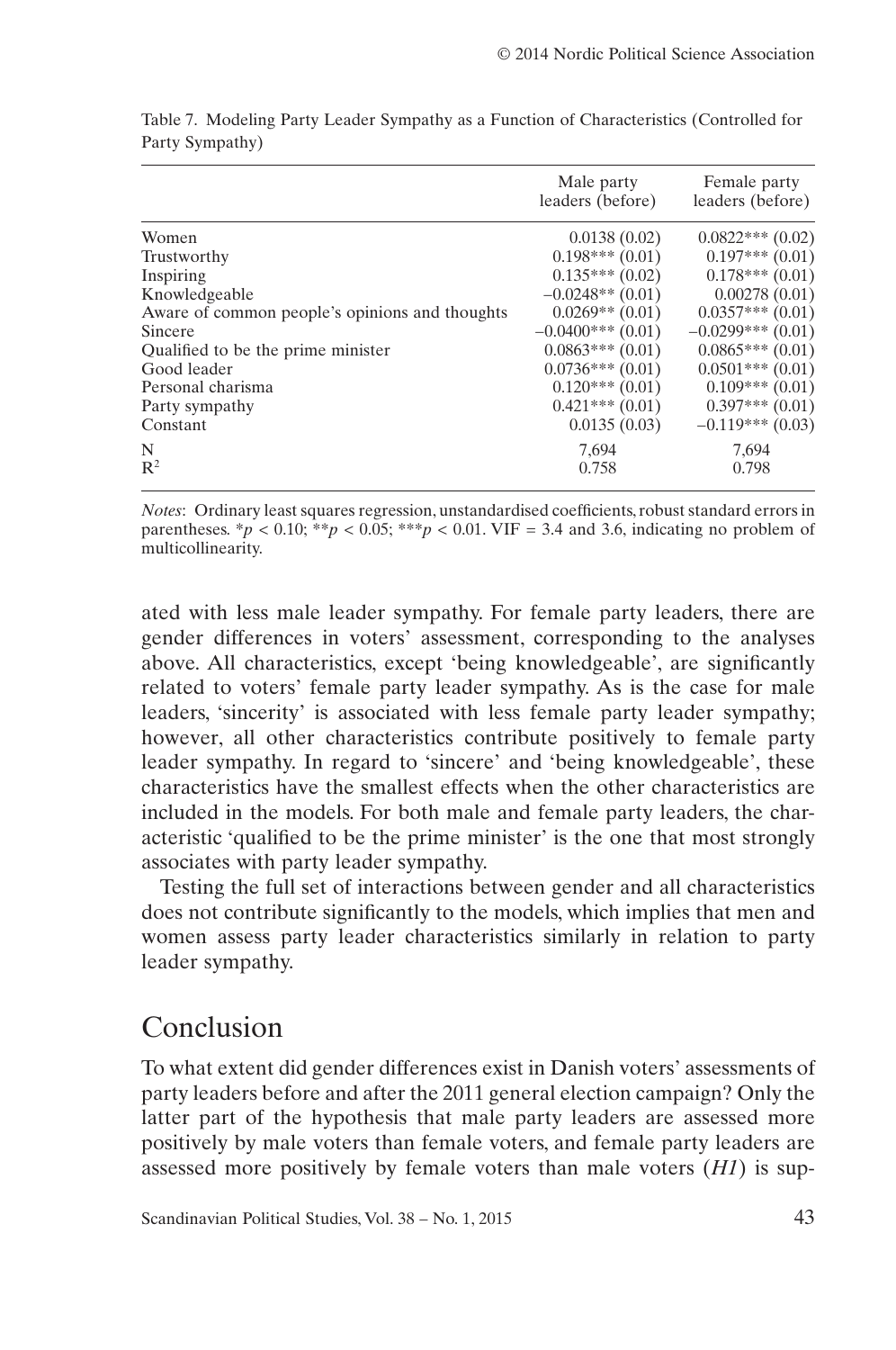ported throughout the analyses. Gender affects voters' female party leader sympathy both before the campaign and after the election.

Turning to the exploration of the impact of age, education, interest and knowledge on voters' party leader sympathy, the analysis reveals that these factors have an effect on voters' sympathy for female party leaders, primarily before the campaign. However, the effect of this is not enlarged by gender; hence, we find no support for the hypotheses that the older the voter, the more positive the voter is towards party leaders of their own gender  $(H2)$ , that voters with more education are more positive towards party leaders of their own gender than voters with less education (*H3*), and that the more political interest and knowledge a voter has, the more positively the voter perceives party leaders of his or her own gender (*H4*). Contrary to what was expected, younger men have less sympathy with female party leaders; hence, there may gender awareness with a different basis than older voters' socialisation at a time of male domination in politics. This could point towards a reawakening of gender biases and certainly calls for the inclusion of both genders on both the independent and dependent variables when conducting such studies.

The effect of gender does not change from before the campaign to after the election. Hence, no support is found for the hypothesis that gender has a larger effect on voters' assessments of party leaders before the election campaign than after election day (*H5*). But the impact of education and political interest does become insignificant, which could indicate that during campaigns voters acquire knowledge about party leaders' personalities and competencies whereby they are better equipped to assess party leaders. Since gender has an impact on assessments of female party leaders both before and after the election, it could be argued that the effect of campaigns is not that the vast amount of political information makes voters less likely to rely on the gender shortcut, but that it sustains voters' gender identity, at least when it comes to female party leaders. And not only for women, but also for younger men who sympathise with female leaders to a lesser extent than older men.

Party leader sympathy is a general assessment, and the electorate's assessment of specific party leader characteristics are included to allow for a more detailed assessment. At the level of specific characteristics, results support the hypothesis that male voters assess male party leaders more positively than female voters and female voters assess female party leaders more positively than male voters (*H1*) both at the aggregate level and for each party leader.

However, this study may not have addressed the only gender-related campaign effects. Further studies could analyse the media coverage of party leaders and explore whether the amount and type of media coverage about party leaders during the campaign affect the voter sympathy toward party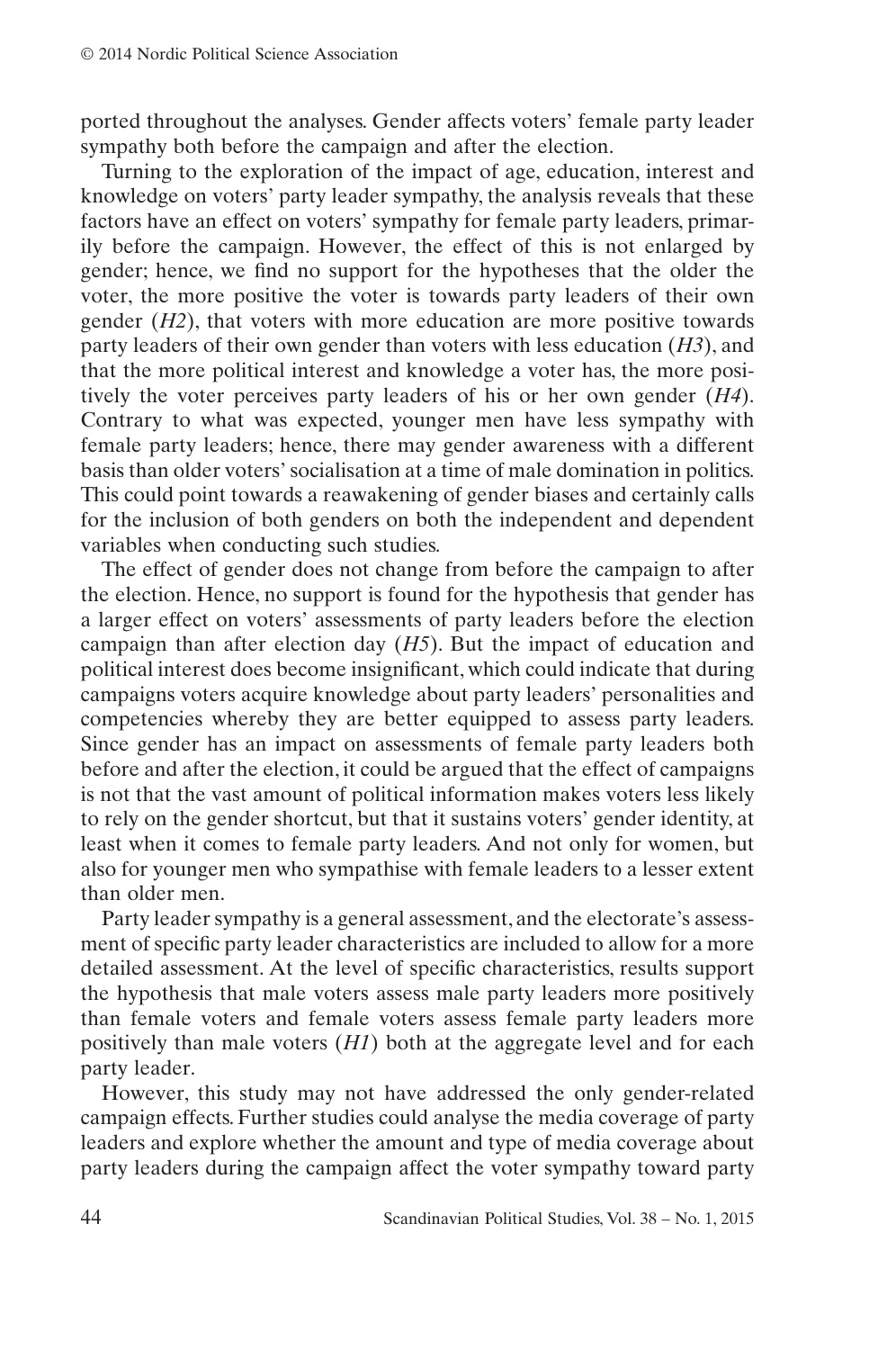leaders and assessment of leader characteristics (see Gidengil & Everitt 1999, 2000, 2003a, 2003b; van Zoonen 1998, 2006). Such studies could further contribute to what voter considerations in regard to gender stereotyping and gender identity are present during campaigns. Also, further studies could dig into the relationship between voters' sympathy for the party and its party leader by investigating the voters' image of the party, and the party leader's part in this.

In conclusion, this study demonstrates that gender differences in voters' assessments of party leaders are found even in this less likely Danish case, which implies that the gender of party leaders affects voters' assessments of them and hence also possibly their party choice. As party leaders become more important even in multiparty, party-centred systems, gender and other characteristics of party leaders are becoming more important as well.

#### ACKNOWLEDGEMENTS

We are deeply grateful for the invaluable comments provided by the three *SPS* reviewers who offered constructive comments on the first versions of this article, and to Karsten Vestergaard for thorough and prompt research assistance.

#### **NOTES**

- 1. Although other studies have noted the relevance of differences between sex and gender, the terms 'sex'/'gender', 'man'/'male' and 'woman'/'female' are used interchangeably in this study.
- 2. The Social Democrats and the Socialist People's Party previously had gender quotas both within the party organisation and when nominating candidates for elections. The Social Democrats have gender quotas for party leadership since both genders must be represented among the party leader and the two vice leaders.
- 3. This is true except for two single-MP parties the Christian Democrats and Focus which were represented in the 2007–11 term.
- 4. Three shifts have taken place since the 2011 election. Pia Kjærsgaard stepped down in September 2012 and was replaced by the male vice-chair and crown prince, Kristian Thulesen Dahl. In 2012, the members of the Socialist People's Party elected a female chair,Annette Wilhelmsen, in a contested election between two female candidates. She stepped down and was replaced by another woman (Pia Olsen Dyhr) in an uncontested election in February 2014.
- 5. The party leaders of both the Socialist People's Party and Social Democrats were elected by the rank-and-file party membership in contested membership ballots in 2005. Villy Søvndal defeated a female candidate, whereas Helle Thorning-Schmidt defeated a male candidate. Although formally elected unanimously at each annual party conference since 1996, Pia Kjærsgaard (DPP) is better classified as party owner than leader; the party was created when she, together with a small group, split from the Progress Party in 1995. Anders Samuelsen (LA) could also be classified as a party owner, but is confirmed by the parliamentary group.A former MEP (SL), together with MP Naser Khader (SL) and MEP Gitte Seeberg (CPP), he created the party New Alliance in 2007. Since then, the other two creators have left the party, new colleagues have joined and the party name has changed. The parliamentary groups are also decisive among the Conservatives and Liberals because both their present leaders have been selected by the parliamentary groups – selections that have been confirmed by the party organisation at the annual party conferences. Conservative Lars Barfoed replaced female Lene Espersen in January 2011 due to her bad standing in the polls,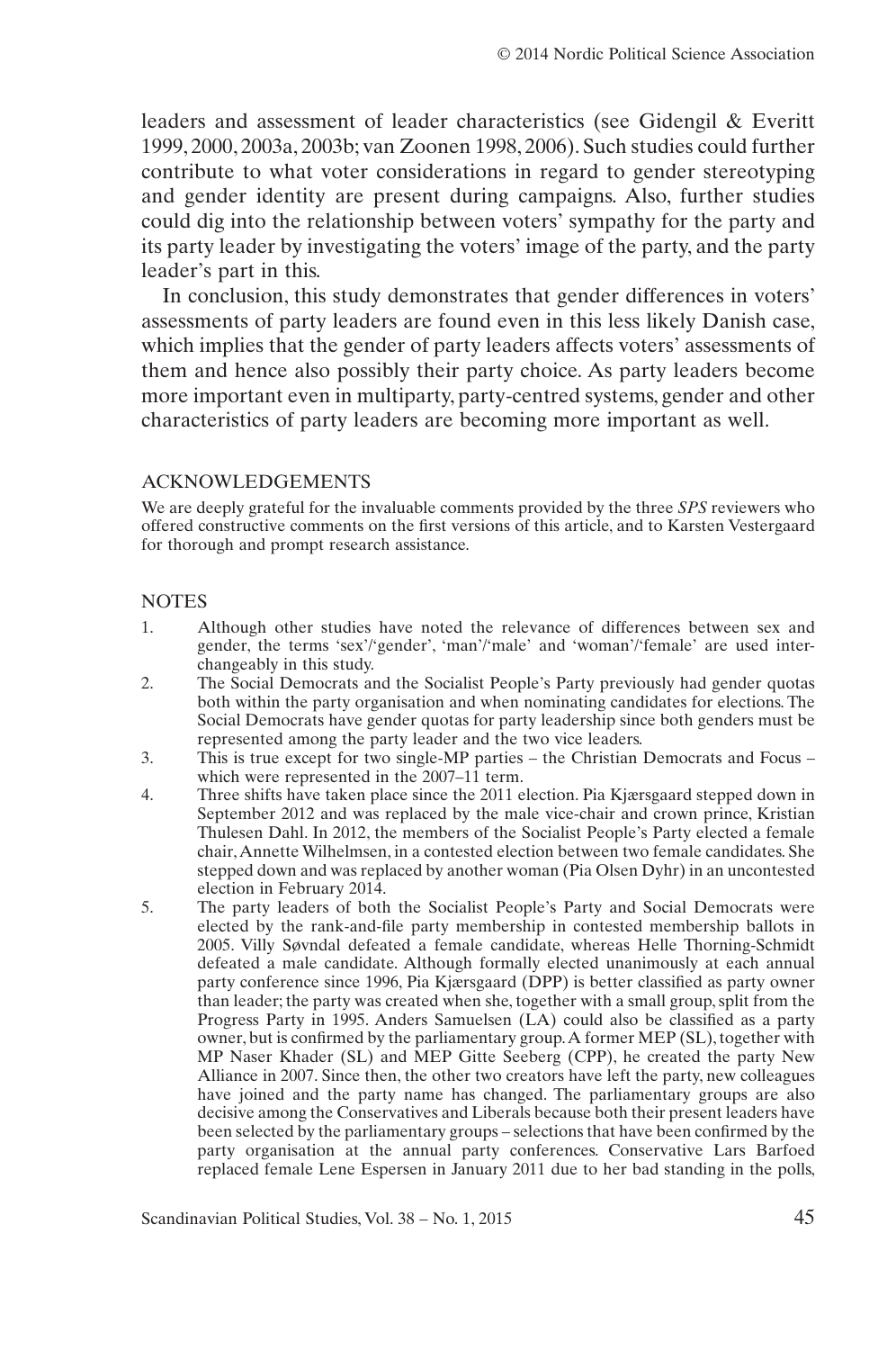bad publicity and the party's urge to do something. The party leader of the Social Liberals is formally selected by the parliamentary group. The Red-Green Alliance deserves special attention because they do not have a political leader due to their grassroots organisational structure. However, due to the pressure of media-driven politics, in 2009 they chose to select a political spokesperson, Johanne Schmidt-Nielsen, who still holds this position. Prior to that time, the small parliamentary group had split the assignments commonly attributed to a party leader, such as representing the party in political debates.

- 6. The survey was conducted by TNS Gallup for the project Online Panel of Electoral Campaigning (OPEC) (see [http://cvap.polsci.ku.dk/publikationer/arbejdspapirer/](http://cvap.polsci.ku.dk/publikationer/arbejdspapirer/WP4-_OPEC_facts_about_the_survey_-_final.pdf) [WP4-\\_OPEC\\_facts\\_about\\_the\\_survey\\_-\\_final.pdf\)](http://cvap.polsci.ku.dk/publikationer/arbejdspapirer/WP4-_OPEC_facts_about_the_survey_-_final.pdf), financed by a grant from the Danish Council for Independent Research/Social Sciences (FSE) to Kasper M. Hansen (project leader), Karina Kosiara-Pedersen and Rasmus Tue Pedersen, Department of Political Science, University of Copenhagen [\(http://www.cvap.polsci.ku.dk/valgkamp/\)](http://www.cvap.polsci.ku.dk/valgkamp/).
- 7. These eight characteristics for male and female and together all load on a single factor when applying factor analysis, which indicates that the characteristics are highly related in the eyes of the voters.

#### **REFERENCES**

- Alexander, D. & Andersen, K. 1993. 'Gender as a Factor in the Attribution of Leadership Traits', *Political Research Quarterly*, 46(3), 527–45.
- Andersen, J. & Andersen, J. G. 2003. 'Køn, alder og uddannelse: De unge mænds sejr', in Andersen, J. G. & Borre, O., eds, *Politisk Forandring. Værdipolitik og nye skillelinjer ved folketingsvalget 2011*. Aarhus: Systime.
- Andersen, J. & Borre, O. 2007.'Partiledere gør en forskel', in Andersen, J. G. et al., eds, *Det nye politiske landskab. Folketingsvalget 2005 i perspektiv*. Århus: Academica.
- Banducci, S. 2002. 'Gender and Leadership', in Vowles, J. et al., eds, *Proportional Representation on Trial: The 1999 New Zealand General Election and the Fate of MMP*. Auckland: Auckland University Press.
- Banducci, S. A. & Karp, J. A. 2000. 'Gender, Leadership and Choice in Multiparty Systems', *Political Research Quarterly*, 53(4), 815–48.
- Bengtsson, Å., Hansen, K. H., Harõarson, Ó. Þ., Narud, H. M. & Oscarsson, H. 2013.*The Nordic Voter: Myths of Exceptionalism*. London: ECPR Press.
- Bergqvist, C., Borchorst, A., Christensen, A., Ramstedt-Silén, V., Raaum, N. C. & Styrkársdóttir, A. eds. 1999. *Equal Democracies? Gender and Politics in the Nordic Countries*. Oslo: Scandinavian University Press.
- Bille, L. 1997. *Partier i forandring*. Odense: Odense Universitetsforlag.
- Bittner, A. 2011. *Platform or Personality? The Role of Party Leaders in Elections*. Oxford: Oxford University Press.
- Bittner, A. undated. *Evaluating Party Leaders: How Demographics, Partisanship, Policies and Issues Affect Voters' Opinion*. Available online at: [https://www.academia.edu/423646/](https://www.academia.edu/423646/Evaluating_Party_Leaders_How_Demographics_Partisanship_Policies_and_Issues_Affect_Voters_Opinions) [Evaluating\\_Party\\_Leaders\\_How\\_Demographics\\_Partisanship\\_Policies\\_and\\_Issues\\_Affect](https://www.academia.edu/423646/Evaluating_Party_Leaders_How_Demographics_Partisanship_Policies_and_Issues_Affect_Voters_Opinions) [\\_Voters\\_Opinions](https://www.academia.edu/423646/Evaluating_Party_Leaders_How_Demographics_Partisanship_Policies_and_Issues_Affect_Voters_Opinions)
- Borchorst, A. 2011. 'Scandinavian Gender Equality: Competing Discourses and Paradoxes', in Addis, E. et al., eds, *Gender and Well-being: The Role of Institutions*. Farnham: Ashgate.
- Campus, D. 2013. *Women Political Leaders and the Media*. Basingstoke: Palgrave Macmillan.
- Carroll, S. 1988. 'Women's Autonomy and the Gender Gap, 1980 and 1982', in Mueller, C. M., ed., *The Politics of the Gender Gap*. Beverly Hills, CA: Sage.
- Carty, R. K. 2004. 'Parties as Franchise Systems: The Stratarchical Organizational Imperative', *Party Politics*, 10(1), 5–24.
- Christensen, A. 1999.'Women in the Political Parties', in Bergqvist, C. et al., eds, *Equal Democracies? Gender and Politics in the Nordic Countries*. Oslo: Scandinavian University Press.
- Craig, S. C., Kane, J. G. & Gainous, J. 2005. 'Issue-related Learning in a Gubernatorial Campaign: A Panel Study', *Political Communication*, 22, 483–503.
- Cutler, F. 2002. 'The Simplest Shortcut of All: Sociodemographic Characteristics and Electoral Choice', *Journal of Politics*, 64(2), 466–90.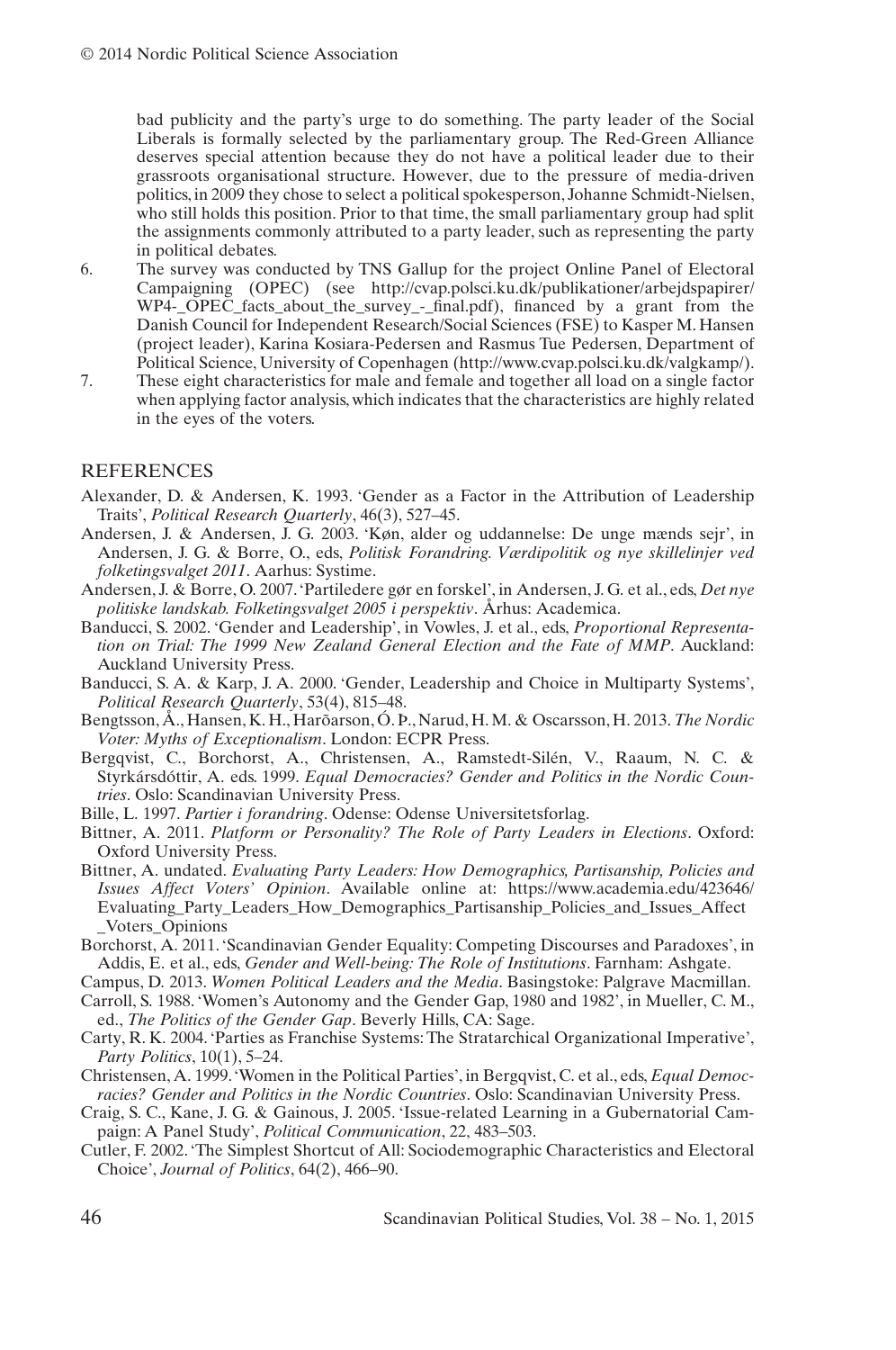- Denemark, D., Ward, I. & Bean, C. 2012. 'Gender and Leader Effects in the 2010 Australian Election', *Australian Journal of Political Science*, 47(4), 563–78.
- Dolan, K. 1998.'Voting for Women in the "Year of the Woman" ', *American Journal of Political Science*, 42(1), 272–93.
- Erickson, L. 2003. 'In the Eyes of the Beholder: Gender and Leader Popularity in a Canadian Context', in Tremblay, M. & Trimble, L., eds, *Women and Electoral Politics in Canada*. Oxford: Oxford University Press.
- Folketinget. 2014. *Kvindeprocenten i Folketinget*. Available online at: [http://www.ft.dk/](http://www.ft.dk/Folketinget/Oplysningen/Folketingsmedlemmer/Kvindeprocenten.aspx) [Folketinget/Oplysningen/Folketingsmedlemmer/Kvindeprocenten.aspx](http://www.ft.dk/Folketinget/Oplysningen/Folketingsmedlemmer/Kvindeprocenten.aspx)
- Freedman, P., Franz, M. & Goldstein, K. 2004. 'Campaign Advertising and Democratic Citizenship', *American Journal of Political Science*, 48, 723–41.
- Garzia, D. 2011. 'The Personalization of Politics in Western Democracies: Causes and Consequences of Leader-follower Relationships', *Leadership Quarterly*, 22(4), 697–709.
- Gidengil, E. & Everitt, J. 1999. 'Metaphors and Misrepresentation: Gendered Mediation in News Coverage of the 1993 Canadian Leaders' Debates', *Press/Politics*, 4(1), 48–65.
- Gidengil, E. & Everitt, J. 2000. 'Filtering the Female: Television News Coverage of the 1993 Canadian Leaders' Debates', *Women & Politics*, 21(4), 105–31.
- Gidengil, E. & Everitt, J. 2003a. 'Conventional Coverage/Unconventional Politicians: Gender and Media Coverage of Canadian Leaders' Debates', *Canadian Journal of Political Science*, 36(3), 559–77.
- Gidengil, E. & Everitt, J. 2003b. 'Talking Tough: Gender and Reported Speech in Campaign News Coverage', *Political Communication*, 20, 209–32.
- Giger, N., Holli, A. M., Lefkofridi, Z. & Wass, H. 2014. 'The Gender Gap in Same-gender Voting:The Role of Context'. *Electoral Studies*.Available online at: [http://dx.doi.org/10.1016/](http://dx.doi.org/10.1016/j.electstud.2014.02.009) [j.electstud.2014.02.009](http://dx.doi.org/10.1016/j.electstud.2014.02.009)
- Hansen, J. H. 2014. 'Valgkampens betydning for de personlige stemmer', in Hansen, K. M. & Kosiara-Pedersen, K., eds, *Folketingsvalgkampen 2011 i perspektiv*. København: DJØFforlag.
- Hansen, K. M. & Kosiara-Pedersen, K. Forthcoming. *Polarization within a Multiparty System*.
- Hansen, K. M. & Pedersen, R. T. 2014. 'Campaigns Matter: How Voters Become Knowledgeable and Efficacious during Election Campaigns', *Political Communication*, 31(2), 303–24.
- Hansen, K. M., Kosiara-Pedersen, K. & Pedersen, R. T. 2012. 'Facts about the Survey'. CVAP Working Paper. Available online at: [http://cvap.polsci.ku.dk/publikationer/arbejdspapirer/](http://cvap.polsci.ku.dk/publikationer/arbejdspapirer/WP4-_OPEC_facts_about_the_survey_-_final.pdf) [WP4-\\_OPEC\\_facts\\_about\\_the\\_survey\\_-\\_final.pdf](http://cvap.polsci.ku.dk/publikationer/arbejdspapirer/WP4-_OPEC_facts_about_the_survey_-_final.pdf)
- Hayes, B. & McAllister, I. 1997. 'Gender, Party Leaders and Election Outcomes in Australia, Britain and the United States', *Comparative Political Studies*, 30, 3–26.
- Heidar, K. & Pedersen, K. 2006.'Party Feminism: Gender Gaps within Nordic Political Parties', *Scandinavian Political Science*, 29(3), 192–218.
- Hershey, M. R. 1977. 'The Politics of Androgeny? Sex Roles and Attitudes toward Women in Politics', *American Politics Quarterly*, 5, 261–88.
- Hershey, M. R. 1980.'Support for Political Woman:The Effects of Race, Sex and Sexual Roles', in Pierce, J. C. & Sullivan, J. L., eds, *The Electorate Reconsidered*. Beverly Hills, CA: Sage.
- Holli, A. M. & Wass, H. 2010. 'Gender-based Voting in the Parliamentary Elections of 2007 in Finland', *European Journal of Political Research*, 9(5), 598–630.
- Huddy, L. & Terkildsen, N. 1993a.'Gender Stereotypes and the Perception of Male and Female Candidates', *American Journal of Political Science*, 37, 117–47.
- Huddy, L. & Terkildsen, N. 1993b. 'The Consequences of Gender Stereotypes for Women Candidates at Different Levels and Types of Office', *Political Research Quarterly*, 46(3), 503–25.
- Inglehart, R. & Norris, P. 2000. 'The Developmental Theory of the Gender Gap: Women and Men's Voting Behavior in Global Perspective', *International Political Science Review*, 21, 441–63.
- Johns, R. & Shephard, M. 2007. 'Gender, Candidate Image and Electoral Preference', *British Journal of Politics and International Relations*, 9, 434–60.
- Kahn, K. F. 1994. 'Does Gender Make a Difference? An Experimental Examination of Sex Stereotypes and Press Patterns in Statewide Campaigns', *American Journal of Political Science*, 38(1), 162–95.